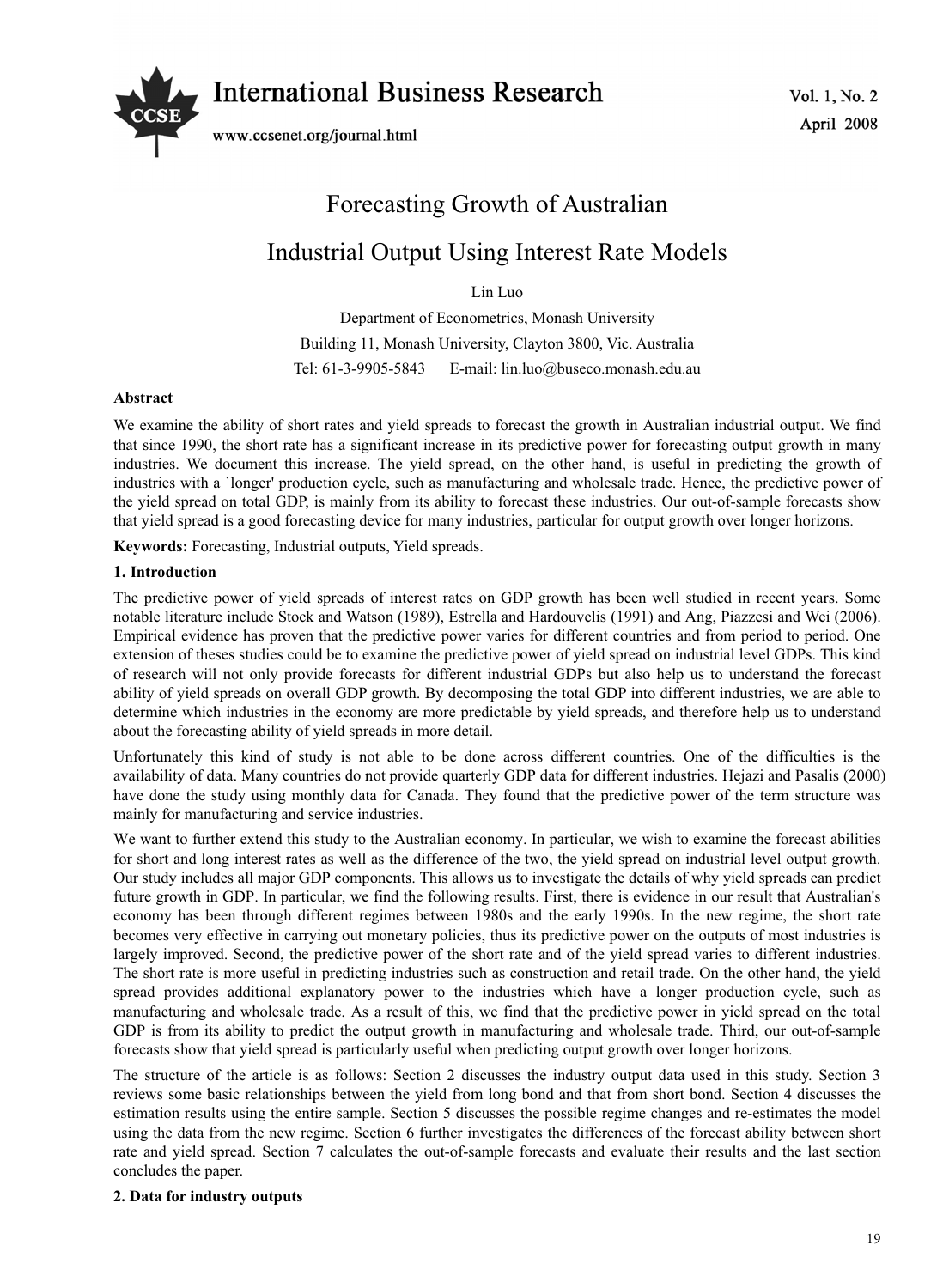The data we used was specially prepared for us by the Australian Bureau of Statistics (ABS). It contains the quarterly industrial level of outputs between 1974 Q3-2005 Q4. Table 1 lists the names of those industries. Some of the industries are aggregated to form a bigger section of industry. For example, primary industry is an aggregation of agriculture, forestry and fishing and mining and the utility component includes services of electricity, gas and water. Most of the industries have a self-explanatory name. The business and property services industry include both the business and property services. The property services include service provided by property operators, developers, real estate agents and so on. The activity of owner occupiers renting or leasing their own dwellings to themselves is put under the name of ownership of dwellings.

We would like to have a data set in which the spending by public sectors is separated from those by private sectors, since they are expected to behave differently in respond to changes in interest rates. Unfortunately the separation is not available in Australia. Nevertheless, we believe industries such as education, health and community services and government administration and defence, consists of a large portion of services provided by the public sectors. Therefore, the estimation results for these industries should be interpreted with caution.

Table 1 lists the percentage shares of each industry component to total GDP output for different periods and the averages over the sample. As can be seen, most of the components retain their shares over time. However the manufacturing industry in Australia is continuously declining in our sample period. Its shares drop from about 22% to about 12% from 1974 to 2005. The lost shares are mainly picked up by the service industry, in which the share increased from about 66% to about 73% for the same time period.

We want to focus our study on those major industries, in particular those industries whose average share in our sample is above 5%. The government administration and defence is also included, since it is interesting to see how these public financed sectors react to interest rate changes. Finally, for completeness and comparison, we also estimated the models for total service industry and total GDP.

#### **3. Some Reviews**

Before we move on to the models and results, it is worthwhile to review the relationships between short rate, long yield and yield spread and the mechanism that how the slope of the yield spread is related to economic activity. Let  $R_t^{\dagger}$  be the yield of a 1 period zero coupon bond and  $R_t^k$  be the yield of a k period zero coupon bond. Then the yield spread between these two yields at any given time t is just  $(R_t^k - R_t^1)$ . The relationship between these two yields is that the k period yield can be approximated by a weighted average of the expected future 1 period yield plus a term premium (Campbell, Lo and MacKinlay, 1997). In particular, we have the following equation,

$$
R_t^k = (1/k) \sum_{i=0}^{k-1} E_i R_{t+i}^1 + T P_t^k, \qquad (3.1)
$$

Where  $TP_t^k$  is term premium. Therefore, the k period yield (or the long yield, as it is often referred as) contains the current 1 period yield (or the short rate, as often referred to as) and future expected 1 period yields. From (3.1), we can obtain the expression for yield spread  $(R_t^k - R_t^{\dagger})$  by subtracting the current 1 period yield  $R_t^{\dagger}$  from both sides of the equation,

$$
R_t^k - R_t^{\dagger} = (1/k) \sum_{i=1}^{k-1} E_t (R_{t+i}^1 - R_t^1) + T P_t^k . \tag{3.2}
$$

Hence, (3.2) states that yield spread ( $R_t^k - R_t^{\dagger}$ ) can be interpreted as an average of the expected change between future short rates to the current short rate plus a term premium. In other words, the yield spread contains the information of people's expectation about future short rate movements relative to the current one, or more directly, yield spread contains information of people's expectation about future economic conditions. As will be seen later, this interpretation is very important for some of our results.

What is the relationship between economic activity and yield spread? A common explanation using the effects of monetary policy is that, to respond to an increase in the current short rate, the economic agents realize that the future short rates do not increase as much as the current short rate, or they may even decrease (Campbell, 1998), given that the future inflation pressure is eased. This expected movements in the future short rates causes the long yield to decrease. Hence the slope of the yield spread at a given time would be flatter or even negative sloping. Meanwhile, the increase in the interest rate causes a reduction in economic activity. Later on, we will argue that this explanation may be misleading. It does not emphasis the fact that the yield spread contains information bout the expected future economic conditions. In a later section, our results will show that this information is quite useful to some industries in making their production decisions.

#### **4. The model and estimation results using the whole sample**

To test how industry outputs respond to the changes in short rate, long yield and yield spread, we first use these three variables separately as the explanatory variables in three simple regressions,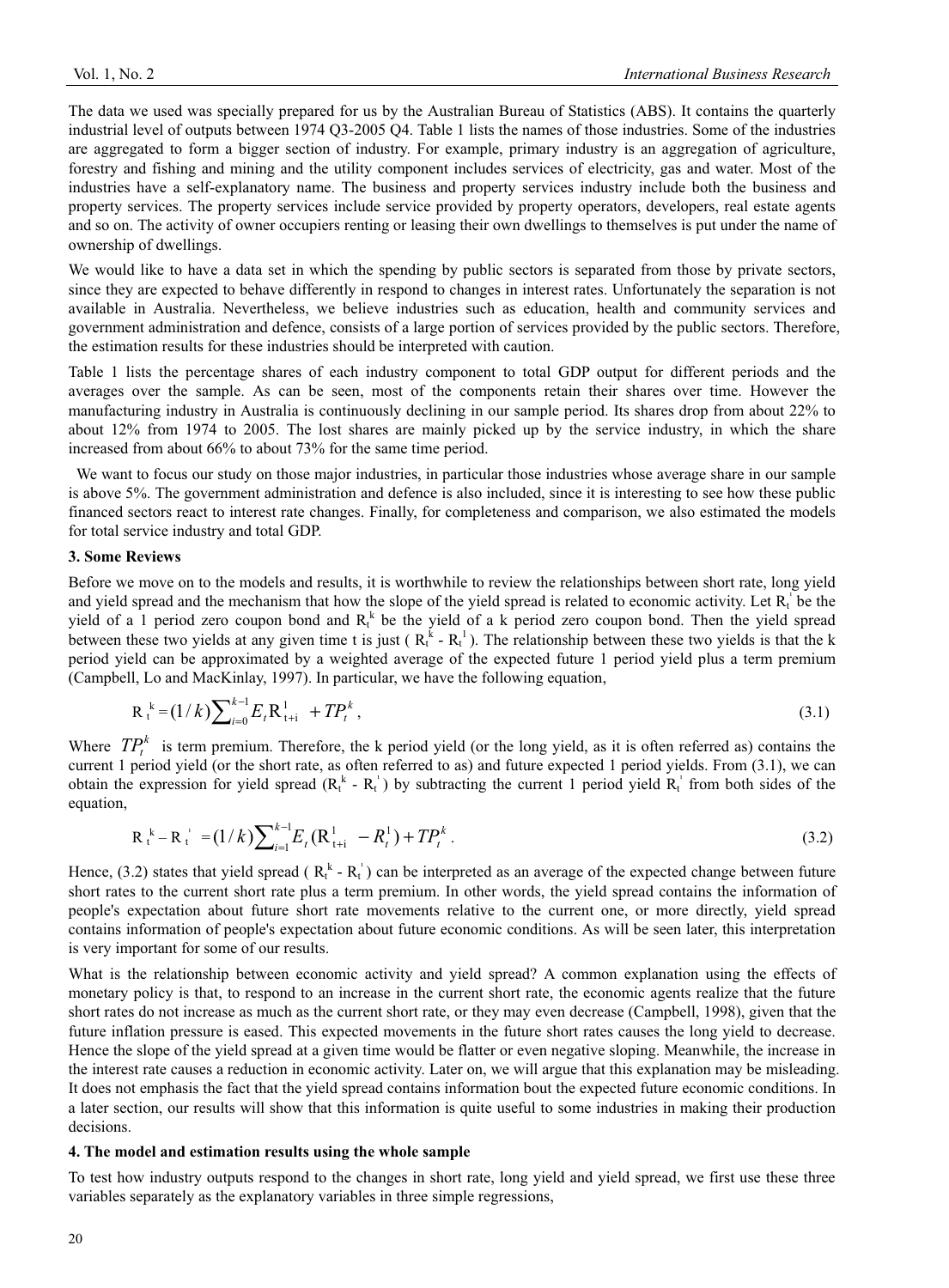$$
y_{t+k} = \alpha_0 + \alpha_1 x_t + \varepsilon_t, \tag{4.1}
$$

where  $y_{t+k}$  is the kth quarter growth rate of the corresponding industrial outputs and  $x_t$  represents the short rate  $R_t^{\dagger}$ , the long yield R  $_{t}^{k}$  or the yield spread (R  $_{t}^{k}$  – R  $_{t}^{i}$ ) respectively. The short rate is used to capture the change in current monetary policy. The long yield and the yield spread are used since they both have information about future economic conditions. We use 3-month treasury bills for the short rate and the 10 year government bonds for the long yield. Both series can be found on line in the Reserve Bank's data set.

The growth rates on the LHS of the models are overlapping. When overlapping data is used for a set of explanatory variables consisting of information at time t, the forecasting errors are serially correlated. In fact, it is not difficult to show that the error is a moving average (MA) of order k-1 process. The OLS estimator is no longer efficient but is still a consistent estimator is this case. Moreover, the independent variable  $x_t$  in (4.1) cannot be assumed to be strictly exogenous. To see this, note that strict exogneity requires that the future  $x_t$  is not correlated with past and future  $\varepsilon_t$ (Hansen and Hodrick, 1980), which is certainly not true in our case given the fact that our dependent variable is overlapping. Thus, we cannot use the generalized least squares (GLS) estimator to estimate the model, since the GLS estimator is inconsistent when the dependent variable is not strictly exogenous. We overcome this problem by using the traditional OLS estimator to obtain consistent estimates and use the Newey-West estimator to correct the standard errors (Newey and West, 1987).

We report the results for the output growth over 1 - 8 quarters for each industry in Table 2. We can conclude from the results that firstly, some of the industries do not show any relationship to the three explanatory variables. For example, some of those industries are education, health and community service and government administration and defence. This is as expected, since we argued previously that a large amount of spending in these industries is possibly from the public sector and therefore insensitive to interest rate changes. The growth in primary industry output is also not correlated to any of the three explanatory variables. Again, this result is in line with our expectation, since production in primary industry is mainly due to factors such as weather and basic demands from both domestic and international markets. Given that Australia is a large primary resource and agriculture product net exporter, the outputs in the primary industry may be more related to overseas economic conditions rather than those of the local economy. The next two industries which are insensitive to rate changes are bit surprising. They are the growth rates for industries of business and property service and finance and insurance. We can see that the reported adjusted R<sup>2</sup>s are very low for all growth in both industries, indicating that there is little explanatory power by the three explanatory variables. It is difficult to interpret the result, since given the nature of these two industries, they should be, at least, highly correlated with the change in the short rate.

Secondly, the models are good for the industries of ownership of dwellings, retail and wholesale trade and construction. The three variables, the short rate, the long yield and the yield spread are in general, significant at the conventional level for growth in most of these industries, with an exception of the yield spread, which seems not be able to predict the growth in ownership of dwellings. The  $R^2s$  are in general, reasonable and it seems that it is improving as we try to predict the growth rates over longer horizons.

Thirdly, for the manufacturing industry and total service and total GDP, the results are mixed. The short rate and the long yield are not very significant in all the models. Again this result is difficult to explain. The short rate captures the current monetary policy and therefore, it is hard to imagine that the total service industry and total GDP do not respond to its changes. The yield spread, on the other hand, showed some significant explanatory power for some of the growth rates in manufacturing and total

GDP. However, the corresponding  $R^2s$  are in general, poor. The highest  $R^2s$  for manufacturing and total GDP are only 7 and 12%, respectively.

In summary, our first estimation results are not as good as we initially expected. Some of the industrial outputs which are supposed to be highly predictable by these interest rate models are in fact, not successful predicted. In the next section, we give a possible explanation of why this happened.

## **5. Possible regime switches and estimation results in the new regime**

The Australian monetary policy has gone through many significant changes from mid 70s to early 90s. According to former Reserve Bank of Australia Governor, Ian Macfarlane, there were 4 regime changes in monetary policy over that period: First, the fixed exchange rate regime, which finished in the early 70s. Second, the monetary targeting regime between 1976 and 1985 to reflect the change from a fixed exchange regime to the floating exchange rate regime. Third, a transitional period, during which the economy moved away from the monetary targeting system and lasted until the early 90s, and four, the inflation targeting regime, since 1993 until the present (Macfarlane, 1997). Not all of these monetary policy changes have a long impact on the behaviors of economic agents. However, some of these changes are so great that they might have changed people's behavior in the long run. Hence, we may have possible regime changes in our sample data between 70s and early 90s. Moreover, there is literature, for example Smith and Summers (2002),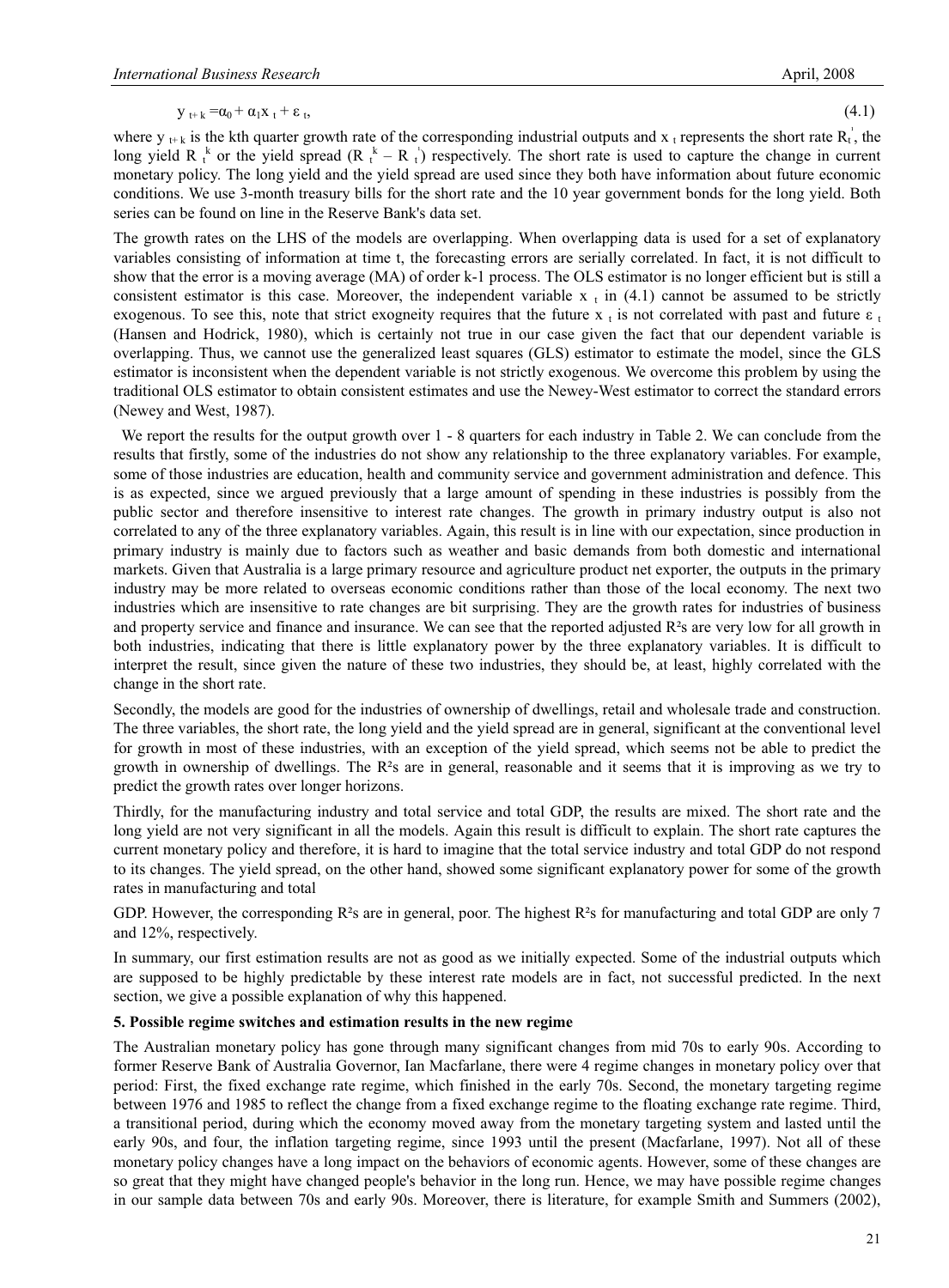that find the GDP growth volatility in Australia has been reduced dramatically since 1984, which is coincide to the above time that monetary policy changes. Therefore, the evidences point to a possible regime change between 1984 - 1993.

Knowing that we might have a possible regime change, we need to re-examine the models for different regimes. Hence, we re-estimated the model using sample data from 1990 - 2005. The reason that we choose 1990 as the new starting point is not only that it is between 1984 - 1993, but more importantly, beginning from 1990, the Reserve Bank of Australia started to use the targeting rate to implement the monetary policy. That is, the Reserve Bank set a target for the cash rate in the over-night money market and let the market forces to determine the quantity of money demanded and supplied. We believe that this is a more effective way to implement the monetary policy in the new economic environment faced at that time. Thus, 1990 is chosen as the starting point for the new sample. Furthermore, using data from 1990 rather than say, from 1993, allows us to include the 1992 `we had to have' recession, and hence allows more variations in the data.

Table 3 reports the re-estimation results (Note 1) for all the industries we estimated in the previous section. As can be seen that the estimation results improve significantly using the new samples. Perhaps the most obvious change is for the short rate model. The short rate became a significant factor for output growth over all horizons of manufacturing, business and property services, ownership of dwellings, finance and insurance, retail and wholesale trade, construction, total service and total GDP. The corresponding t statistics yield some very large values, indicating the importance of the short rate in predicting output growth in those industries. We can also see the improvement from the adjusted R<sup>2</sup>s. For example, in manufacturing industry, previously the adjusted  $R^2$ s were about 6 - 7%, now they are about 20 - 30% in the short rate model. This result is consistent with the argument we gave above that since switching to the targeting rate system, short rates become more effective in carrying out monetary policy.

Of course, we still have the industries of primary, education and government administration and defence, in which the growth rates do not respond to changes in the short rate. But this is as expected for the reasons discussed previously. Interestingly, the short rate seems can predict the growth rates over 7 and 8 quarters for the health and community service industry. The adjusted R² increases to 24% for the 8-quarter growth.

All of these indicate that using different samples does make the estimation results change dramatically, which in turn, makes us to believe that an important regime switch did occur around the time we discussed above. Therefore, from now on, we will restrain our analysis on the sample between 1990-2005.

The results also show that the long yield and the yield spread are useful for predicting the growth in some industries. In particular, it seems the long yield can predict the growth for ownership of dwellings, finance and insurance, retail trade and construction. The yield spread seems to be useful in predicting the output growth for manufacturing, wholesale trade, total service and total GDP. From the reviews in section 3, we know that the long yield consists of both the current short rate and future expected short rates. Hence, we cannot identify whether the predictive power in the long yield is from the current short rate or the future expected short rates, or both. The next section will explore the relationship in more detail.

# **6. Does yield spread provide extra information for prediction**

Different industries may react differently to the current short rate changes. For example, we would expect that the growth in the construction industry to be more dependent upon the current interest rate changes rather than the expected changes in future short rates, since its production cycle is relatively short compared to the industries such as manufacturing. In the manufacturing industry, when firms facing a current short rate change, they will react (particularly when the short rate has become very effective now). However, parts of their production may not be able to adjust immediately given the inflexibility of investment and plans. Hence, their production decisions need to be forwarding looking. This is when the information about future economic conditions becomes important. The yield spread which summaries the expected future short rate movements certainly provides such information and thus, is a useful device in predicting the production growth. Generally, we would expect that industries with longer production cycle share the same situation and hence yield spreads should be useful for the prediction of the growth as well. On the other hand, for the industries which have relatively short production cycle, such as construction, their growth depends on future economic conditions to a less extent, therefore it is more appropriate to use the short rate to forecast it.

The important lesson here is that when discussing the predictive power of yield spread, the explanations given by many text books may be blurred. They normally give the following story: When there is a interest rate hike, the long yield will decrease for the reasons discussed in section 2, hence, the yield spread will be flatter or downward slopping. Meanwhile, economic activities is suppressed as a result of the rate hike. Therefore, the relationship between the yield spread and the economic activities is positive. This explanation sometimes could be confusing as it may sound like that the predictive power of the yield spreads comes only from short rates. This is not true as we discussed above. The results presented later will also support our argument here, which is, yield spreads provide additional explanatory power to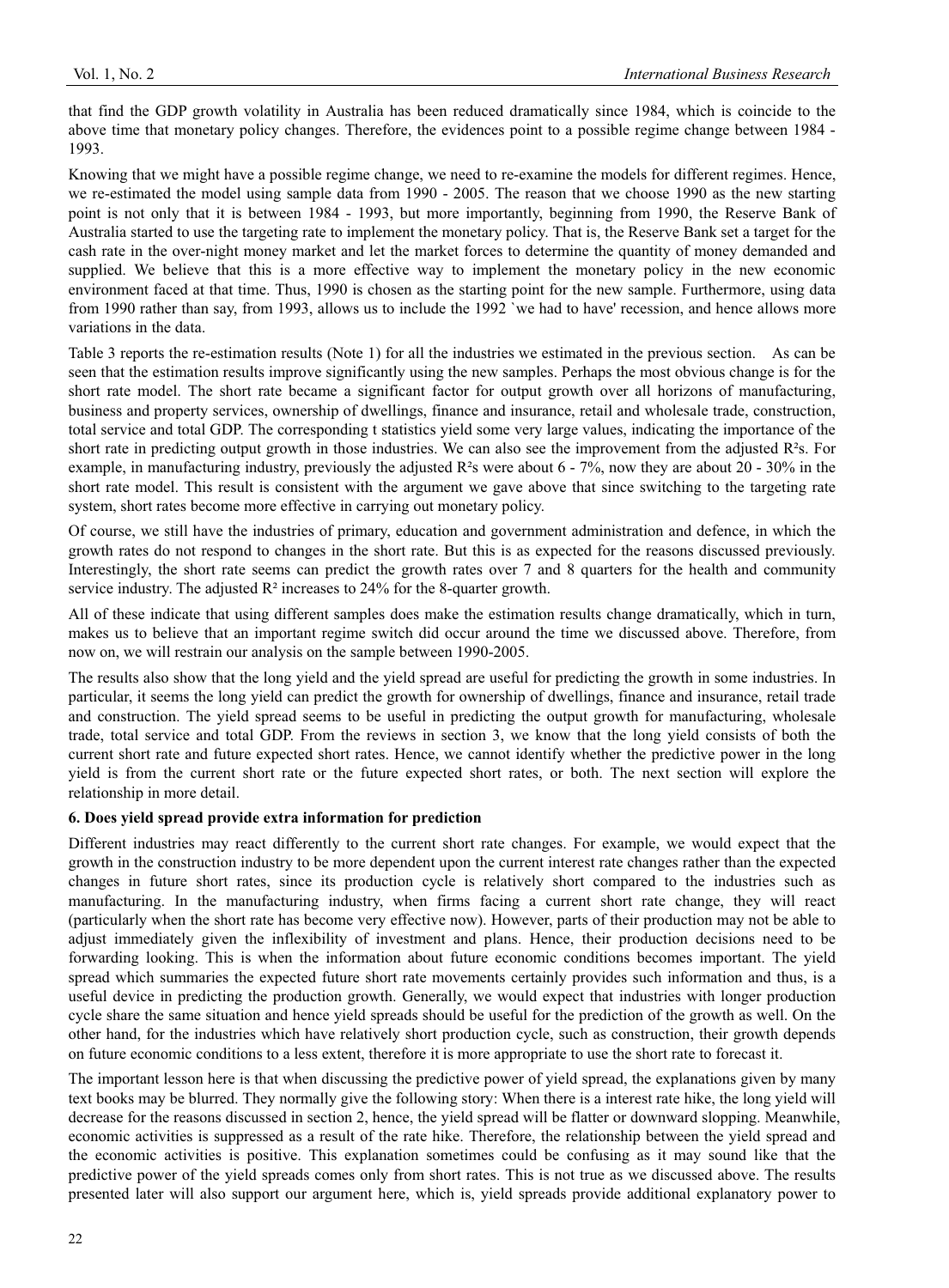short rates on the growth of certain industries because they contain future economic information.

To test the above discussion, a common method is to run a regression that includes both terms of the short rate and the yield spread. That is, to run the following regression,

$$
y_{t+k} = \beta_0 + \beta_1 R_t^1 + \beta_2 (R_t^k - R_t^1) + \varepsilon_t.
$$
\n(6.1)

If the coefficient of the yield spread is still significant in this regression, then it really indicates that the future short rate movements contained in the yield spread, plays an important role in predicting output growth. On the other hand, if the yield spread lost its predictive power while the short rate is also present as an explanatory variable, it indicates that the growth is more dependent upon the changes in current short rate. We ran (6.1) for all the industries except for education, health and community services and government administration and defence, since a large proportion of output in those industries involves spending from public sectors and their estimation results were shown to be, in general, insignificant in the previous section. The regression is again estimated for the growth over 1 to 8 quarters. The results are reported in Table 4.

Looking at the results for manufacturing industry, we see that the short rate is as expected, still a significant factor in determining the growth over all periods. The coefficients of the yield spread are not as significant as their counterparts in the simple yield spread only regression. Only the coefficient in the 1 quarter growth regression has a t statistics over 2. Does this mean that the predictive power of the yield spread is only from the short rate, that the growth in manufacturing industry depends only on the current economic condition but not the future? One problem with using this type of analysis is that the short rate and the yield spread may be correlated, causing the multicollinearity problem in estimation. To give a general idea, the correlation of the two in our sample between 1990:Q1 and 2005:Q4 is about -0.33, which may cause the t statistics to be smaller. In fact, if we look at the adjusted R²s, we can see that they are all improved from those of simple regressions, (alternatively, the t statistics of the yield spread coefficients are all above 1). The highest adjusted  $\mathbb{R}^2$  can go up to 41% compared to the 31% in the simple regression case. This indicates that the yield spread is adding explanatory power to the model. Hence, we conclude that the lower values in the t statistics are due to the correlations between the two independent variables. The yield spread actually adds more explanatory power to the model in the presence of the short rate. This is consistent with our expectations that the growth in the manufacturing industry depends on both the change in the current short rate as well as the future expected short rate movements. An example that shows the yield spread does more than the short rate in prediction.

An alternative way to draw the similar conclusion is to use the three regression estimation results we had in the previous section and note the equation ( $\langle \text{ref} \rangle$ ] $\langle \text{ref} \rangle$ ), which again, states that yield spread contains the expected changes of future short rates from the current one. If, for example, the short rate coefficient is significant in model 1 and the long yield coefficient is significant in model 2 , then the explanatory power could be from the short rate or from both the short rate and the expected changes of future short rates. If however, the short rate coefficient is significant, the long yield coefficient is not significant, but the yield spread coefficient is significant, then it clearly shows that the predictive power is from both the current short rate and the expected changes of future short rates. For example, looking at the manufacturing outputs in Table 3, we find that the coefficients for the short rate and the yield spread are about 5% significant for output growth over all different periods. On the other hand, the coefficients for the long yield are in general, not significant (with an exception for output growth over 2 period perhaps). Hence, it indicates that both of the current short rate and the expected changes in the future short rates have explanatory power on output growth in manufacturing.

Using the above analysis, we find that the wholesale industry is similar to the manufacturing industry, in which both the short rate and the yield spread show explanatory power for output growth. The adjusted  $R<sup>2</sup>$  can go as high as 58% compared to 42% in the case of the short rate only model. On the other hand, the yield spread seems not adding much predictive power for output growth in the industries of property and business services, finance and insurance, retail trade and construction. These results are in line with our expectations, since the production cycle in these industries are shorter than that in manufacturing and wholesale trade. Therefore, firms in these industries are more subject to the current economic conditions rather than the future ones and consequently, the output growth in these industries is more related to the short rate, rather than the yield spread. Note that this analysis is only based on the static regression result we presented in Table 3 and 4. In the next section, when we calculate the out-of-sample forecasts for these industries, we will see that the future expected economic conditions contained in the yield spread, are sometimes quite useful in predicting the output growth in these industries.

The results for ownership of dwellings are a bit special. The adjusted  $R^2$ s are somewhat increased using model (6.1) comparing to the short rate only model, particularly for output growth over 4 and 5 periods. Therefore, we have some evidence that the yield spread provides additional prediction power for output growth. However, the signs on the coefficients of the yield spread are all negative. In general, they should be positive as argued before that a rate hike causes a pessimistic sentiment about the future, hence reduces economic activities. One possible explanation could be that, since the activities in ownership of dwellings are owners renting the premises to themselves, during bad economic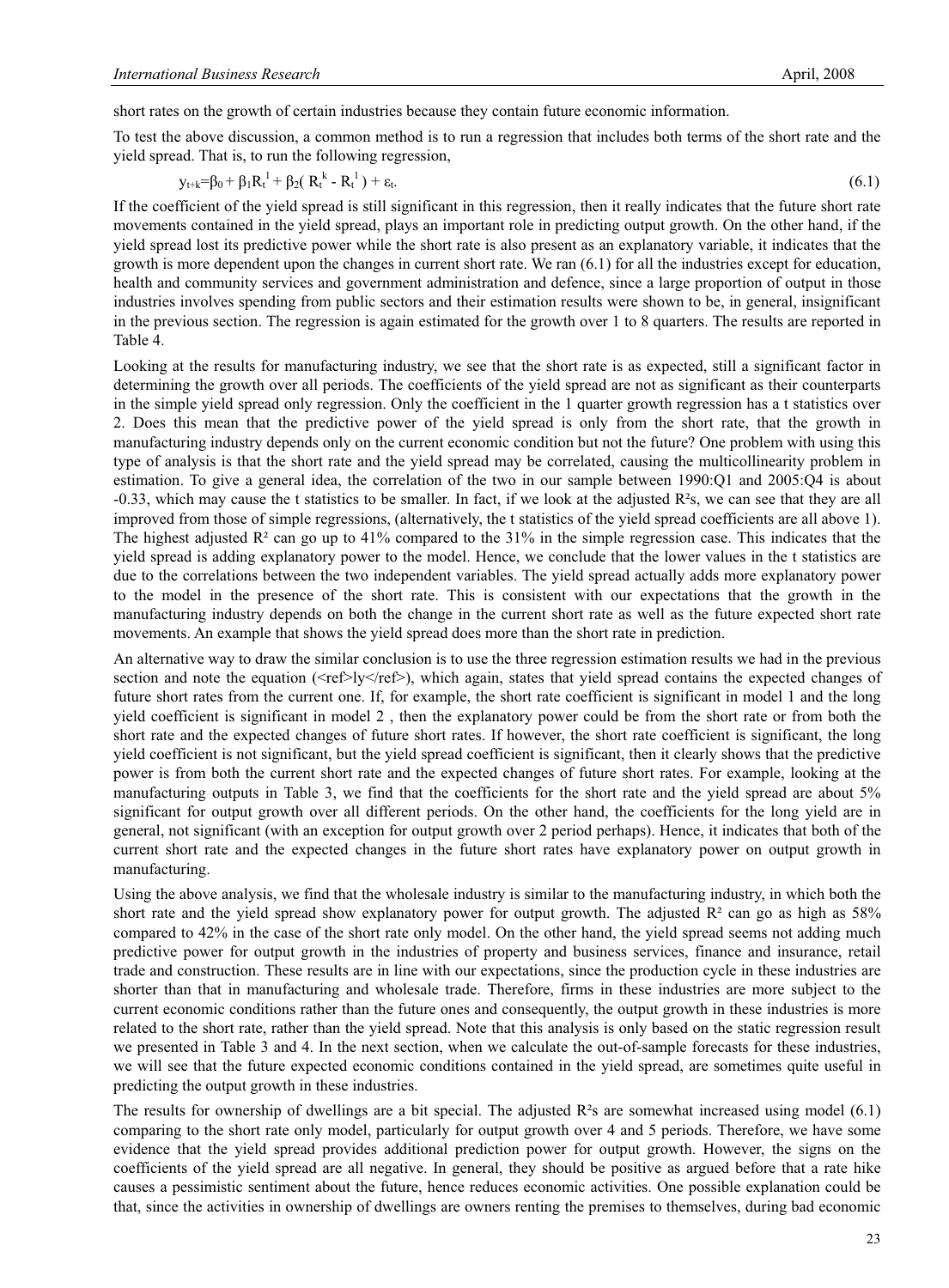times, people are likely to do business at home. Therefore we see the negative relationship between the output growth and the yield spread.

The yield spread can also provide extra information to explain the growth in the total service and the total GDP. We can see this by the improvement in the adjusted  $R^2$ s for the two variables. The highest adjusted  $R^2$  for total service increased to 58% in model (6.1) from 49% in the short rate only model. For total GDP, the increase in the highest adjusted R² is from 49% to 57%. This is not surprising since some of their components are highly correlated with the yield spread. From this result, we can further conclude that the predictive power of the yield spread on the future growth in GDP is from its ability to predict the growth in manufacturing, wholesale and possibly ownership of dwellings components. This information helps us to understand more about the relationship between the yield spread and the growth in total GDP. For example, if the predictive power of the yield spread on GDP growth is mainly due to its ability to predict the manufacturing component in total GDP, and if the shares of the manufacturing component is continuously declining, just as it is in our sample between 1974 - 2005, we may see that the predictive ability of the yield spread on GDP growth becomes smaller and smaller in the future.

Our estimation results using the new sample period are, in general, very good. We have seen the relative strong predictive power from the short rate and the yield spread on output growths of many industries. We are now ready to evaluate the goodness of the forecasts from the above models and see which model is more suitable to make the forecast in practice for different industries.

## **7. The out of sample forecasting**

In this section, we compare the out-of-sample forecasts from those models we discussed above with the forecasts from a benchmark forecasting models. In particular, we compare the forecasts from five models. Model 1 - 3 is (4.1) with the short rate, the long yield and the yield spread to be the independent variable respectively. Model 4 is (6.1), which has both the short rate and the yield spread as the explanatory variables. Model 5 is similar to (4.1) with the independent variable being the lagged growth rate of GDP. Some industry components might be better forecasted by the lagged GDP growth. Note that the number of lags in GDP growth depends on the growth period in the model. Thus, to forecast one quarter growth, the GDP growth is lagged one, for two quarter growth, the GDP growth is lagged two and so on. Finally, we also calculated the forecasts from a simple AR (1) model. To compare these results, we calculate the root mean square errors (RMSE) for those forecasts errors. We then take ratios of the RMSEs to those of the AR(1) forecasts. Thus, the AR (1) model is used as the bench mark. If the calculated ratio is greater than one, then it indicates that the forecast is worse than that from the AR (1) model. Of course, the smallest ratio indicates that the forecast from that model outperforms the forecasts from other models.

Forecasts are made for all industries except for health and community service, education and government administration and defence, for the same reasons mentioned before. We include primary industry in this analysis, because although its growth is not sensitive to rate changes, it may be better forecasted by the lagged GDP growth model. Similar to the previous sections, we include the forecasts for the output growth of total services and total GDP. Given that we don't have a large sample size, only 20 quarters out-of-sample forecasts were made. The first forecast was made for the March quarter in 2001. We then moved forward by one quarter, and included the March quarter 2001 data in the estimation and forecasting for the next quarter growth. Our forecast horizons are for output growth over 1, 4 and 8 quarters. Table 5 reports the RMSE ratios for these forecasts.

In general, the forecasts from model 1 - 5 are better than their counterparts from the simple AR (1) model, as most of the RMSE ratios are less than a unit. Of course, if the ratio is very close to 1, say 0.99, we cannot conclude that the forecast from that model is better than that from the AR (1) model. Focusing on growth rates over 4 and 8 quarters, the forecasts from model 3, the yield spread only model, seem to be the best for most of the industries. The RMSE ratios of model 3 are smallest for the industries of manufacturing, property and business services, finance and insurance, retail trade, wholesale trade, total service and total GDP. The results are a little surprising for two reasons. First, we did not expect that the yield spread would give better forecasts than the short rate for the industries of property and business services, finance and insurance and retail trade, since in the previous section, we have seen that the growth rates in these industries are more correlated to the short rate, rather than the yield spread. Here we found that the yield spread gave the best out-of-sample forecast for these industries. Second, it seems that for output growth over 4 and 8 quarters (Note 2), at least in our sample, model 4, the model which includes both the short rate and the yield spread, does not necessarily give better out-of-sample forecasts. It seems the yield spread can do a better job by its own. Therefore, these results show that the out-of-sample forecast results could be different from the results from the static regressions we presented previously. It is difficult to say whether this unexpected difference is due to the small forecasting samples we are using.

For the primary, the ownership of dwellings and the construction industries, it is the short rate only model that yields the best forecast for their growth over 4 and 8 quarters. This result is not surprising for the ownership of dwellings and the construction industries, since their output growth is highly correlated to changes in the short rate. For the primary industry, although its growth does not seem to be sensitive to any rate changes, the short rate model still give better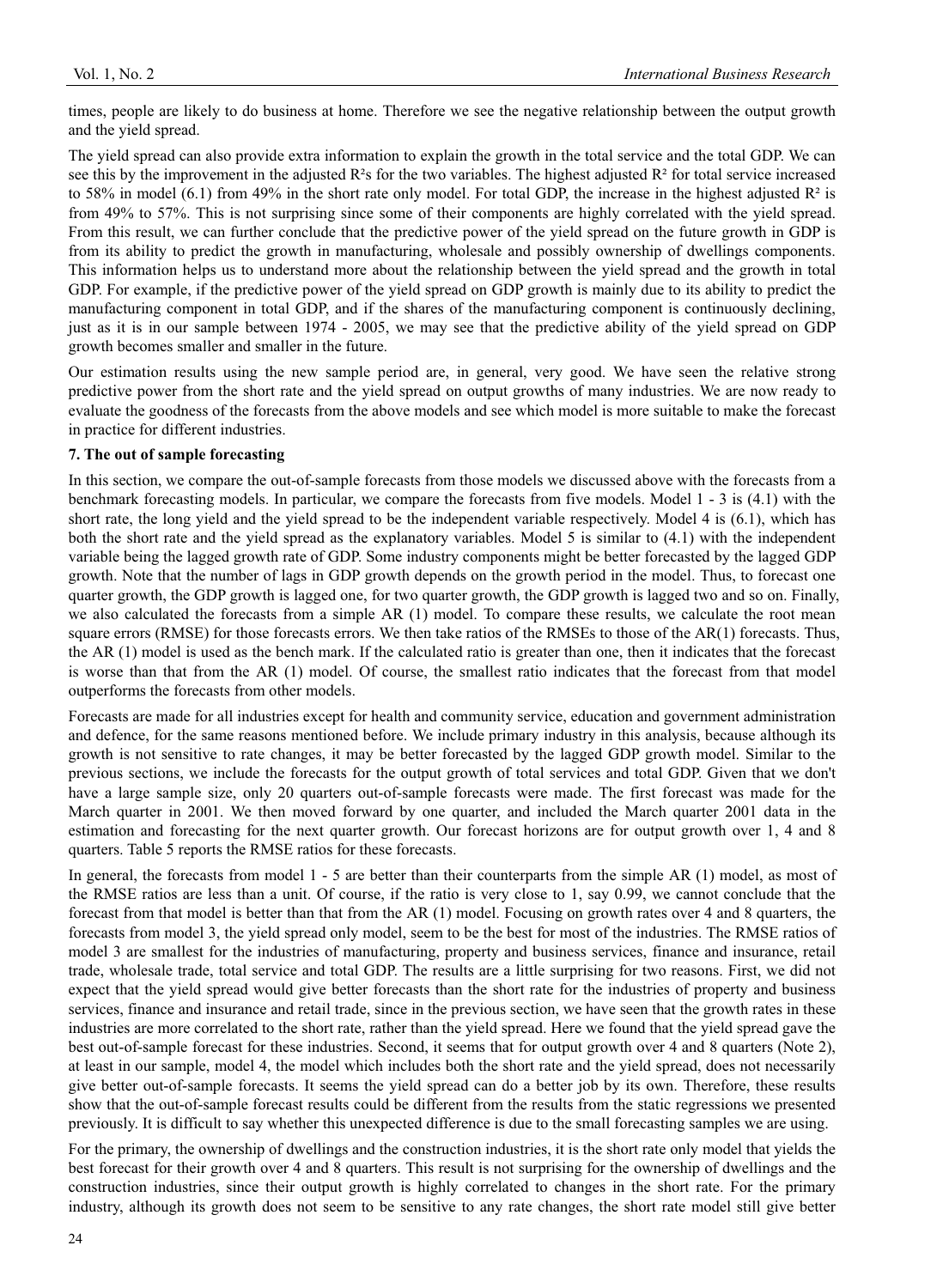forecasts than the model using lagged GDP growth or the AR (1) model.

If we focus on the forecasts for the growth over a 1 quarter period, then, there is no model that outperforms the others for all industries. The short rate model is still the best for the construction industry. The yield spread model gives better forecasts for finance and insurance and retail trade industries. Model 4 which includes both the short rate and the yield spread, gives the smallest RMSE ratio for the industries of manufacturing, wholesale trade, total service and total GDP. Finally model 5, the lagged GDP growth model, provides better forecasts for growth in ownership of dwellings and primary industry output. This result is not surprising, since growth over a 1 quarter period is subject to the changes of many short term factors, which makes it very volatile and therefore, difficult to predict.

In summary, the out-of-sample analysis indicates that the yield spread is an important device in predicting the output growth for most industries and total GDP. This is particularly true when the

growth rates are over longer horizons such as 4 or 8 quarters. The growth rate over shorter periods such as 1 quarter is difficult to predict and no simple model can give a satisfactory result. Of course, our conclusion is based on only 20 out-of-sample forecasts. In the future, when more data is available, the results could be more convincing. Nevertheless, it is a still useful information for forecasting.

#### **8. Conclusion**

We examined the predictive power of the short rate, the long yield and the yield spread for industry level output growths in Australia. Through this study, we find that firstly, the short rate and the yield spread are useful in predicting output growth for many, but not all industries. In particular, output in the primary industry and the services that are largely provided by public sectors, are unlikely to be predictable by the interest rate models. Secondly, ever since the Reserve Bank of Australia switched to the targeting cash rate system as the way to implement monetary policies from the beginning of 1990, short rates became very effective tools for influencing the output growth in many industry components. In other words, the predictive power of the short rate has significantly increased since 1990. This is shown in our estimation results using samples after 1990. Thirdly, the yield spread can also help to predict the growth in some industries, but it works for a different reason to that for the short rate. Since it contains the information about the expected future economic conditions, it is useful for the industries which are more dependent upon the future economic information, for example, manufacturing and wholesale trade. On the other hand, industries such as construction and retail trade are more affected by the current short rate changes and not by the yield spread.

As a result of the above conclusion, we can see that the predictive power of yield spread on total GDP is mainly from its predictability on the manufacturing and wholesale industries. We note that the shares of the manufacturing in total GDP are continuously declining over time in Australia. We would suspect that the predictive power of the yield on total GDP may be reduced as a result of this in the future.

The out-of-sample forecast analysis shows that it is difficult to forecast the growth over shorter horizons such as 1 quarter, given that output growth is often affected by many short term factors. For the growth rates over longer horizons such as 4 quarter or 8 quarters, the yield spread seems to outperform the short rate in terms of RMSEs, even for the industries in which the yield spread was not particularly useful in the static regression analysis. This is an interesting result, but we need to be cautious since our results are based on a relative small number of out-of-sample forecasts*.*

#### **References**

Ang, A., Piazzesi, M., & Wei, M. (2006), What does the Yield Curve Tell us about GDP Growth? *Journal of Econometrics*, 131, 359-403.

Campbell, J. Y., Lo, A. W., & MacKinlay, C. (1997), *The Econometrics of Financial Markets*, Princeton, NJ: Princeton University Press. pp. 417- 419.

Estrella, A., & Hardouvelis, G. (1991), The Term Structure as a Predictor of Real Economic Activity. *Journal of Finance*, 46, 555-576.

Hansen, L. P., & Hodrick, R. J. (1980), Forward Exchange Rates as Optimal Predictors of Future Spot Rates: An Econometric Analysis. *Journal of Political Economy*, 88, 829-853.

Hejazi, W. & Pasalis, J. (2000), Term-Structure Forecasts of Canadian Industry-Level GDP. *University of Toronto at Scarborough Working Paper* No. 2001-1.

Macfarlane, I. (1997), Monetary Policy Regimes: Past and Future. *Opening Address by the Governor, Mr. I.J. Macfarlane, to the 26<sup>th</sup> Conference of Economists, Hobart, 29 September 1997.* 

Newey, W., & West, K. (1987), A simple Positive Semi-Definite, Heteroscedasticity and Autocorrelation Consistent Covariance Matrix. *Econometrica* 55, 703-708.

Smith, P. A., & Summers, P. M. (2002), Regime Switches in GDP Growth and Volatility: Some International Evidence and Implications for Modeling Business Cycles. *Melbourne Institute of Applied Economic and Social Research, The*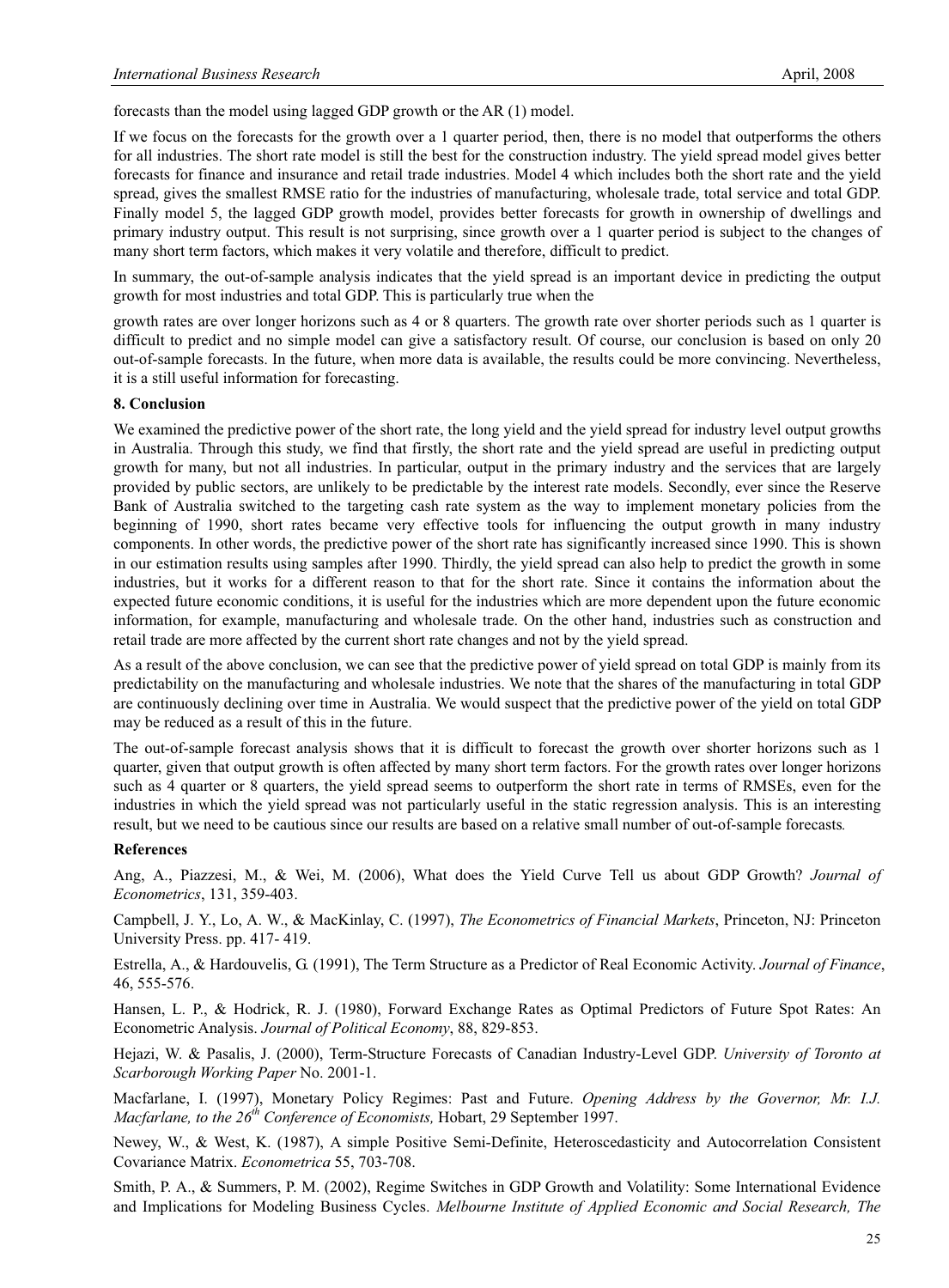*University of Melbourne, Working Paper* No. 21/02.

Stock, J., & Watson, W. (1989). New Indexes of Coincident and Leading Indicators. In Oliver Blanchard and Stanley Fischer (eds.), *NBER Macroeconomics Annual* 4, pp. 351-394.

## **Notes**

Note 1. We also estimated the model using the cash rate as the short rate. The results are very similar to the results using the 3-month treasury bills.

Note 2. For the 4 quarter growth, the yield spread only model gives a slightly better RMSE ratio than the short rate only model in ownership of dwellings. However, for the growth over 8 quarter, the short rate model gives a much smaller RMSE ratio than that from the yield spread model.

| Table 1: Percentage Shares of Industry Components |          |           |          |          |          |  |  |  |  |  |
|---------------------------------------------------|----------|-----------|----------|----------|----------|--|--|--|--|--|
| <b>Industries</b>                                 | Sep 74   | Dec 85    | Dec 95   | Dec 05   | Average  |  |  |  |  |  |
|                                                   |          |           |          |          |          |  |  |  |  |  |
| Manufacturing                                     | 22.07%   | 16.99%    | 14.52%   | 12.02%   | 16.23%   |  |  |  |  |  |
| Property and business services                    | 8.71%    | 9.58%     | 11.13%   | 12.61%   | 10.42%   |  |  |  |  |  |
| Ownership of dwellings                            | 7.29%    | 8.43%     | 8.41%    | 8.96%    | 8.46%    |  |  |  |  |  |
| <b>Primary industries</b>                         | 7.52%    | 8.32%     | 8.82%    | $7.77\%$ | 8.34%    |  |  |  |  |  |
| Finance and insurance                             | 5.91%    | 6.11%     | 7.42%    | 7.62%    | 6.85%    |  |  |  |  |  |
| Retail trade                                      | 7.63%    | 7.33%     | 6.18%    | 6.20%    | 6.69%    |  |  |  |  |  |
| Construction                                      | 7.08%    | 6.72%     | 5.90%    | 7.15%    | 6.50%    |  |  |  |  |  |
| Health and community services                     | 5.09%    | 5.95%     | 6.40%    | 6.80%    | 6.07%    |  |  |  |  |  |
| Wholesale trade                                   | 7.08%    | 5.42%     | 5.15%    | 5.11%    | $5.52\%$ |  |  |  |  |  |
| Education                                         | 4.66%    | 5.83%     | 5.50%    | 4.69%    | 5.49%    |  |  |  |  |  |
| Government spending                               | 5.11%    | 5.10%     | 4.69%    | 4.28%    | 4.84%    |  |  |  |  |  |
| <b>Transport and storage</b>                      | 4.22%    | 4.75%     | 4.77%    | 4.84%    | 4.59%    |  |  |  |  |  |
| <b>Utility</b>                                    | 2.74%    | 3.16%     | 3.06%    | 2.35%    | 2.96%    |  |  |  |  |  |
| Accommodation, cafes and restaurants              | 2.44%    | 2.20%     | 2.18%    | 2.22%    | 2.27%    |  |  |  |  |  |
| Personal                                          | 2.28%    | 2.00%     | 1.98%    | $1.90\%$ | 2.03%    |  |  |  |  |  |
| Communication                                     | 1.11%    | $1.44\%$  | 2.45%    | 3.19%    | 1.95%    |  |  |  |  |  |
| Cultural                                          | 1.32%    | 1.56%     | 1.43%    | 1.62%    | 1.47%    |  |  |  |  |  |
| <b>Total service</b>                              | 66.00%   | 68.78%    | 70.94%   | 73.05%   | 69.77%   |  |  |  |  |  |
| <b>GDP</b> residual                               | $-2.66%$ | $-0.81\%$ | $-0.18%$ | $0.00\%$ | $-0.84%$ |  |  |  |  |  |
| <b>Total GDP</b>                                  | 100.00%  | 100.00%   | 100.00%  | 100.00%  | 100.00%  |  |  |  |  |  |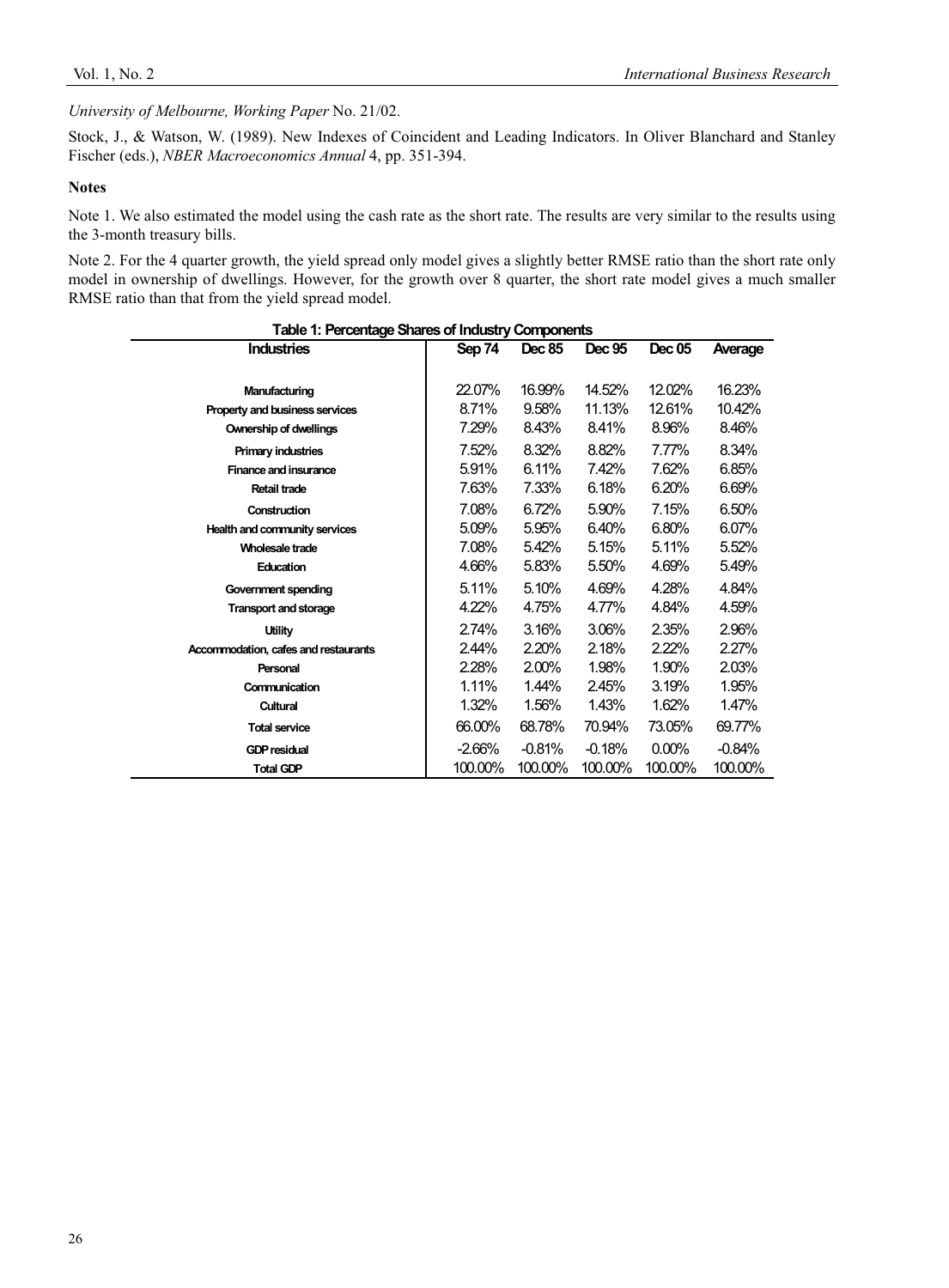|                  | Table 2: Surfridity of Estimation Results for Different industries and Total GDF Osing the Sample of 1974 - 2005 (COTO) |           |         |           |                       |                                     |                |                                            |                |
|------------------|-------------------------------------------------------------------------------------------------------------------------|-----------|---------|-----------|-----------------------|-------------------------------------|----------------|--------------------------------------------|----------------|
|                  |                                                                                                                         | $1 - Qtr$ | 2 - Qtr | $3 - Qtr$ | $4 - Q$ tr            | $5 - Qtr$                           | $6 - Q$ tr     | 7 - Qtr                                    | 8 - Qtr        |
| Retail trade     | Short rate model                                                                                                        |           |         |           |                       |                                     |                |                                            |                |
|                  | Coefficient                                                                                                             | $-0.27$   | $-0.24$ |           |                       | $-0.24 - 0.26 - 0.27 - 0.27 - 0.26$ |                |                                            | $-0.25$        |
|                  | t stats                                                                                                                 | $-1.96$   | $-2.67$ |           | $-2.77 - 3.14 - 3.66$ |                                     | $-4.05$        | $-4.34$                                    | $-4.66$        |
|                  | Adjusted $R^2$                                                                                                          | 0.03      | 0.07    | 0.10      | 0.15                  | 0.21                                | 0.25           | 0.27                                       | 0.29           |
|                  | Long yield model                                                                                                        |           |         |           |                       |                                     |                |                                            |                |
|                  | Coefficient                                                                                                             | $-0.25$   | $-0.23$ |           | $-0.24 - 0.25$        | $-0.25$                             | $-0.26$        | $-0.26$                                    | $-0.25$        |
|                  | t stats                                                                                                                 | $-1.76$   | $-2.03$ | $-2.13$   |                       | $-2.27 - 2.37$                      | $-2.53$        | $-2.62$                                    | $-2.73$        |
|                  | Adjusted $R^2$                                                                                                          | 0.01      | 0.03    | 0.06      | 0.09                  | 0.12                                | 0.15           | 0.18                                       | 0.19           |
|                  | Yield spread model                                                                                                      |           |         |           |                       |                                     |                |                                            |                |
|                  | Coefficient                                                                                                             | 0.48      | 0.43    | 0.40      | 0.45                  | 0.50                                | 0.46           | 0.41                                       | 0.40           |
|                  | t stats                                                                                                                 | 1.47      | 2.07    | 2.04      | 2.41                  | 2.93                                | 2.95           | 3.08                                       | 3.55           |
|                  | Adjusted $R^2$                                                                                                          | 0.02      | 0.04    | 0.05      | 0.10                  | 0.15                                | 0.16           | 0.15                                       | 0.16           |
|                  |                                                                                                                         |           |         |           |                       |                                     |                |                                            |                |
| Construction     | Short rate model                                                                                                        | $-0.67$   |         |           |                       |                                     |                |                                            |                |
|                  | Coefficient                                                                                                             |           | $-0.72$ |           | $-0.76 - 0.77 - 0.75$ |                                     | $-0.71 - 0.66$ |                                            | $-0.62$        |
|                  | t stats                                                                                                                 | $-2.36$   | $-2.63$ |           | $-2.67 - 2.71 - 2.66$ |                                     | $-2.49$        | $-2.35$                                    | $-2.17$        |
|                  | Adjusted $R^2$                                                                                                          | 0.03      | 0.07    | 0.11      | 0.15                  | 0.18                                | 0.18           | 0.19                                       | 0.19           |
|                  | Long yield model                                                                                                        |           |         |           |                       |                                     |                |                                            |                |
|                  | Coefficient                                                                                                             | $-0.74$   | $-0.78$ |           | $-0.82 - 0.82 - 0.80$ |                                     | $-0.75 - 0.70$ |                                            | $-0.65$        |
|                  | t stats                                                                                                                 | $-1.84$   | $-1.98$ |           |                       |                                     |                | $-2.05 -2.07 -2.02 -1.93 -1.87 -1.82$      |                |
|                  | Adjusted $R^2$                                                                                                          | 0.02      | 0.05    | 0.08      | 0.11                  | 0.13                                | 0.13           | 0.13                                       | 0.13           |
|                  | Yield spread model                                                                                                      |           |         |           |                       |                                     |                |                                            |                |
|                  | Coefficient                                                                                                             | 0.81      | 0.92    | 0.99      | 1.05                  | 1.08                                | 1.04           | 0.97                                       | 0.90           |
|                  | t stats                                                                                                                 | 1.26      | 1.64    | 2.06      | 2.73                  | 2.82                                | 2.53           | $2.14$                                     | 1.84           |
|                  | Adjusted $R^2$                                                                                                          | 0.00      | 0.02    | 0.03      | 0.05                  | 0.07                                | 0.08           | 0.08                                       | 0.08           |
| Health &         | Short rate model                                                                                                        |           |         |           |                       |                                     |                |                                            |                |
| community        | Coefficient                                                                                                             | 0.02      | 0.02    | 0.00      |                       | $-0.01 - 0.02 - 0.01$               |                | 0.00                                       | $-0.01$        |
| service          | t stats                                                                                                                 | 0.15      | 0.20    |           |                       | $-0.07 - 0.26 - 0.31 - 0.19 - 0.09$ |                |                                            | $-0.15$        |
|                  | Adjusted $R^2$                                                                                                          | $-0.01$   | $-0.01$ |           |                       |                                     |                | $-0.01 - 0.01 - 0.01 - 0.01 - 0.01 - 0.01$ |                |
|                  | Long yield model                                                                                                        |           |         |           |                       |                                     |                |                                            |                |
|                  |                                                                                                                         | 0.02      | 0.01    | 0.00      | 0.00                  | 0.01                                | 0.01           | 0.01                                       | 0.01           |
|                  | Coefficient                                                                                                             | 0.11      | 0.11    | 0.03      | 0.06                  | 0.11                                | 0.15           | 0.18                                       | 0.21           |
|                  | t stats                                                                                                                 | $-0.01$   | $-0.01$ | $-0.01$   |                       | $-0.01 - 0.01 - 0.01 - 0.01$        |                |                                            | $-0.01$        |
|                  | Adjusted $R^2$                                                                                                          |           |         |           |                       |                                     |                |                                            |                |
|                  | Yield spread model                                                                                                      |           |         |           |                       |                                     |                |                                            |                |
|                  | Coefficient                                                                                                             | $-0.03$   | $-0.04$ | 0.03      | 0.08                  | 0.09                                | 0.07           | 0.05                                       | 0.07           |
|                  | t stats                                                                                                                 | $-0.12$   | $-0.23$ | 0.20      | 0.68                  | 0.91                                | 0.74           | 0.55                                       | 0.66           |
|                  | Adjusted $R^2$                                                                                                          | $-0.01$   | $-0.01$ | $-0.01$   | 0.00                  | 0.00                                | 0.00           | 0.00                                       | 0.00           |
| <b>Wholesale</b> | Short rate model                                                                                                        |           |         |           |                       |                                     |                |                                            |                |
| trade            | Coefficient                                                                                                             | $-0.50$   | $-0.54$ |           | $-0.59 - 0.60$        | $-0.59$                             | $-0.56$        | $-0.52$                                    | $-0.48$        |
|                  | t stats                                                                                                                 | $-2.80$   | $-2.94$ |           |                       | $-2.91 - 2.86 - 2.88 - 2.74 - 2.45$ |                |                                            | $-2.20$        |
|                  | Adjusted $R^2$                                                                                                          | 0.04      | 0.09    | 0.15      | 0.19                  | 0.22                                | 0.23           | 0.24                                       | $0.24$         |
|                  | Long yield model                                                                                                        |           |         |           |                       |                                     |                |                                            |                |
|                  | Coefficient                                                                                                             | $-0.50$   | $-0.53$ |           |                       |                                     |                | $-0.57 - 0.56 - 0.55 - 0.53 - 0.50$        | $-0.48$        |
|                  | t stats                                                                                                                 | $-1.97$   | $-2.00$ |           |                       | $-2.07 -2.13 -2.18$                 | $-2.20$        | $-2.19$                                    | $-2.17$        |
|                  | Adjusted $R^2$                                                                                                          | 0.02      | 0.05    | 0.09      | 0.11                  | 0.12                                | 0.13           | 0.14                                       | 0.15           |
|                  | Yield spread model                                                                                                      |           |         |           |                       |                                     |                |                                            |                |
|                  | Coefficient                                                                                                             | 0.74      | 0.87    | 0.99      | 1.08                  | 1.08                                | 1.01           | 0.89                                       | 0.79           |
|                  | t stats                                                                                                                 | 1.46      | 1.91    | 2.71      | 3.13                  | 3.02                                | 2.62           | 2.12                                       | 1.76           |
|                  | Adjusted $R^2$                                                                                                          | 0.01      | 0.04    | 0.09      | 0.13                  | 0.16                                | 0.16           | 0.15                                       | 0.14           |
| <b>Education</b> | Short rate model                                                                                                        |           |         |           |                       |                                     |                |                                            |                |
|                  | Coefficient                                                                                                             | 0.12      | 0.07    | 0.07      | 0.07                  | 0.06                                | 0.06           | 0.05                                       | 0.05           |
|                  | t stats                                                                                                                 | 0.92      | 0.61    | 0.63      | 0.62                  | 0.65                                | 0.68           | 0.57                                       | 0.54           |
|                  |                                                                                                                         | 0.00      | 0.00    | 0.00      | 0.00                  | 0.00                                | 0.00           | 0.00                                       | 0.00           |
|                  | Adjusted $R^2$                                                                                                          |           |         |           |                       |                                     |                |                                            |                |
|                  | Long yield model                                                                                                        |           |         |           |                       |                                     |                |                                            |                |
|                  | Coefficient                                                                                                             | 0.11      | 0.09    | 0.10      | 0.10                  | 0.10                                | 0.11           | 0.11                                       | 0.13           |
|                  | t stats                                                                                                                 | 0.76      | 0.69    | 0.74      | 0.73                  | 0.79                                | 0.91           | 1.03                                       | 1.20           |
|                  | Adjusted $R^2$                                                                                                          | 0.00      | 0.00    | 0.00      | 0.00                  | 0.00                                | 0.01           | 0.01                                       | 0.02           |
|                  | Yield spread model                                                                                                      |           |         |           |                       |                                     |                |                                            |                |
|                  | Coefficient                                                                                                             | $-0.21$   | $-0.04$ |           | $-0.02 - 0.01$        | 0.00                                | 0.03           | 0.11                                       | 0.16           |
|                  | t stats                                                                                                                 | $-0.70$   | $-0.16$ |           | $-0.10 - 0.07$        | 0.02                                | 0.25           | 0.80                                       | $1\,$ . $2\,1$ |
|                  | Adjusted $R^2$                                                                                                          | 0.00      | $-0.01$ |           |                       | $-0.01 - 0.01 - 0.01 - 0.01$        |                | 0.00                                       | 0.01           |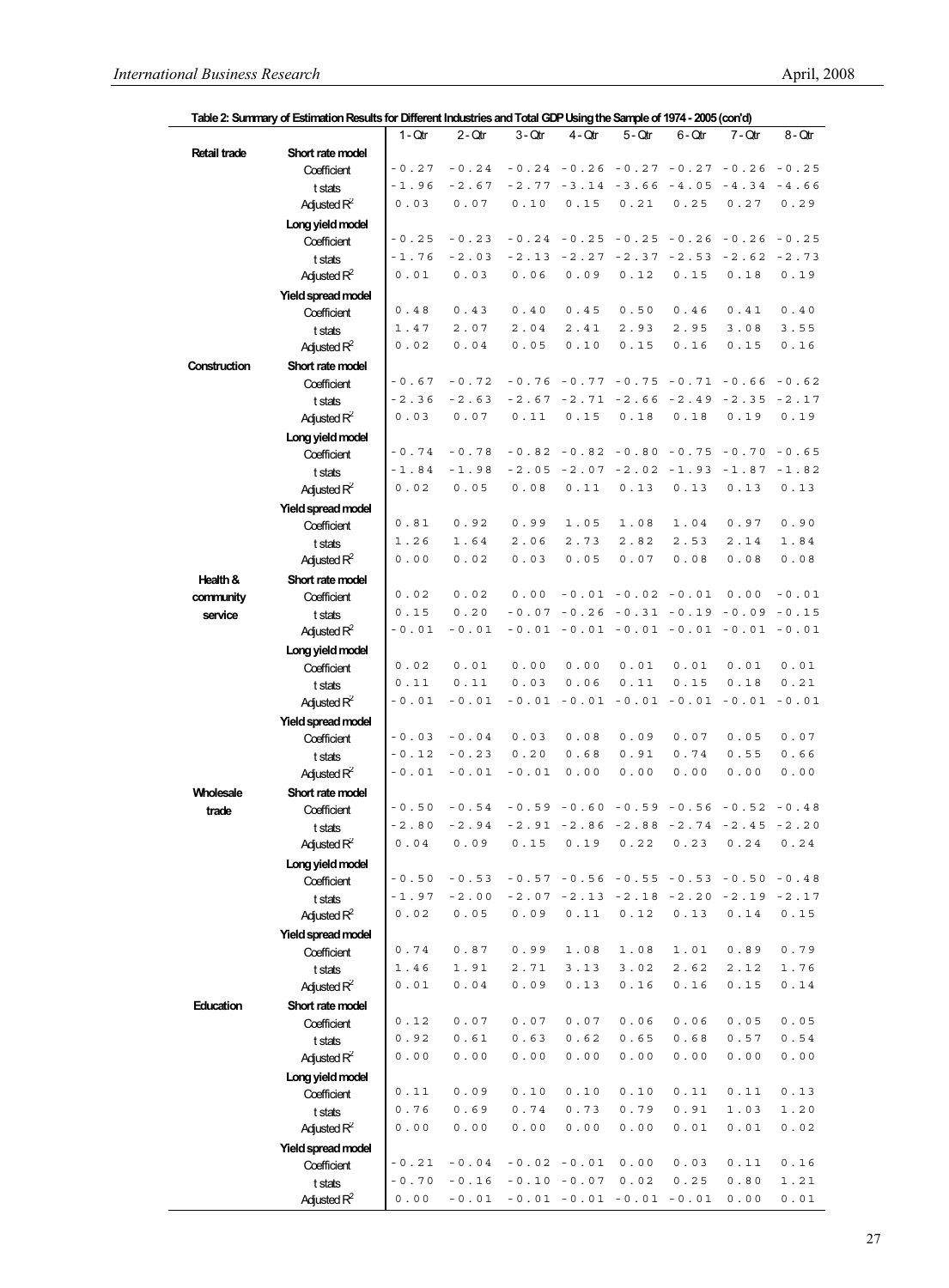| Government           | Short rate model          |         |         |         |                              |                       |                                            |                |                |
|----------------------|---------------------------|---------|---------|---------|------------------------------|-----------------------|--------------------------------------------|----------------|----------------|
| administration &     | Coefficient               | $-0.10$ | $-0.08$ |         | $-0.06 - 0.04 - 0.02$        |                       | 0.00                                       | 0.02           | 0.03           |
| defence              | t stats                   | $-0.88$ | $-0.73$ |         | $-0.55 - 0.41 - 0.21$        |                       | 0.03                                       | 0.25           | 0.49           |
|                      | Adjusted $R^2$            | 0.00    | 0.00    | 0.00    |                              | $-0.01 - 0.01 - 0.01$ |                                            | $-0.01$        | 0.00           |
|                      | Long yield model          |         |         |         |                              |                       |                                            |                |                |
|                      | Coefficient               | $-0.05$ | $-0.05$ |         | $-0.03 - 0.01$               | 0.01                  | 0.03                                       | 0.04           | 0.05           |
|                      | t stats                   | $-0.37$ | $-0.35$ |         | $-0.26 - 0.10$               | 0.08                  | 0.24                                       | 0.45           | 0.59           |
|                      | Adjusted $R^2$            | $-0.01$ | $-0.01$ |         | $-0.01 - 0.01 - 0.01 - 0.01$ |                       |                                            | 0.00           | 0.00           |
|                      | <b>Yield spread model</b> |         |         |         |                              |                       |                                            |                |                |
|                      | Coefficient               | 0.31    | 0.23    | 0.15    | 0.14                         | 0.11                  | 0.06                                       | 0.05           | 0.01           |
|                      | t stats                   | 1.18    | 0.94    | 0.65    | 0.62                         | 0.54                  | 0.34                                       | 0.28           | 0.09           |
|                      | Adjusted $R^2$            | 0.00    | 0.00    | 0.00    | 0.00                         | 0.00                  | 0.00                                       |                | $-0.01 - 0.01$ |
| <b>Total service</b> | Short rate model          |         |         |         |                              |                       |                                            |                |                |
|                      | Coefficient               | $-0.07$ | $-0.09$ |         | $-0.10 - 0.11 - 0.11 - 0.11$ |                       |                                            | $-0.10 - 0.10$ |                |
|                      | t stats                   | $-1.23$ | $-1.25$ |         | $-1.27 - 1.40$               | $-1.49$               | $-1.48$                                    | $-1.42$        | $-1.35$        |
|                      | Adjusted $R^2$            | 0.00    | 0.02    | 0.04    | 0.06                         | 0.08                  | 0.09                                       | 0.09           | 0.10           |
|                      | Long yield model          |         |         |         |                              |                       |                                            |                |                |
|                      | Coefficient               | $-0.09$ | $-0.09$ |         |                              |                       | $-0.10 - 0.11 - 0.11 - 0.10 - 0.10 - 0.09$ |                |                |
|                      | t stats                   | $-1.08$ | $-0.99$ |         |                              |                       | $-1.04 -1.11 -1.14 -1.16 -1.14 -1.11$      |                |                |
|                      | Adjusted $R^2$            | 0.00    | 0.01    | 0.02    | 0.04                         | 0.04                  | 0.05                                       | 0.05           | 0.05           |
|                      | Yield spread model        |         |         |         |                              |                       |                                            |                |                |
|                      | Coefficient               | 0.08    | 0.11    | 0.13    | 0.17                         | 0.19                  | 0.19                                       | 0.19           | 0.19           |
|                      | t stats                   | 0.50    | 0.80    | 1.06    | 1.52                         | 1.73                  | 1.62                                       | 1.51           | 1.43           |
|                      | Adjusted $R^2$            | $-0.01$ | 0.00    | 0.01    | 0.03                         | 0.05                  | 0.06                                       | 0.07           | 0.08           |
| <b>Total GDP</b>     | Short rate model          |         |         |         |                              |                       |                                            |                |                |
|                      | Coefficient               | $-0.11$ | $-0.14$ | $-0.16$ | $-0.16 - 0.15$               |                       | $-0.14$                                    | $-0.13$        | $-0.12$        |
|                      | t stats                   | $-1.39$ | $-1.48$ |         | $-1.51 - 1.55$               | $-1.55$               | $-1.54$                                    | $-1.46$        | $-1.32$        |
|                      | Adjusted $R^2$            | 0.01    | 0.03    | 0.05    | 0.07                         | 0.08                  | 0.09                                       | 0.09           | 0.09           |
|                      | Long yield model          |         |         |         |                              |                       |                                            |                |                |
|                      | Coefficient               | $-0.11$ | $-0.13$ |         |                              |                       | $-0.13 - 0.13 - 0.12 - 0.11 - 0.10$        |                | $-0.09$        |
|                      | t stats                   | $-0.98$ | $-0.90$ |         | $-0.94 - 0.97 - 0.95$        |                       | $-0.92$                                    | $-0.89 - 0.87$ |                |
|                      | Adjusted $R^2$            | 0.00    | 0.01    | 0.02    | 0.03                         | 0.03                  | 0.03                                       | 0.03           | 0.03           |
|                      | Yield spread model        |         |         |         |                              |                       |                                            |                |                |
|                      | Coefficient               | 0.13    | 0.26    | 0.32    | 0.33                         | 0.32                  | 0.32                                       | 0.31           | 0.29           |
|                      | t stats                   | 0.68    | 1.47    | 2.12    | 2.36                         | 2.27                  | 2.16                                       | 1.93           | 1.64           |
|                      | Adjusted $R^2$            | 0.00    | 0.02    | 0.04    | 0.06                         | 0.08                  | 0.10                                       | 0.11           | 0.12           |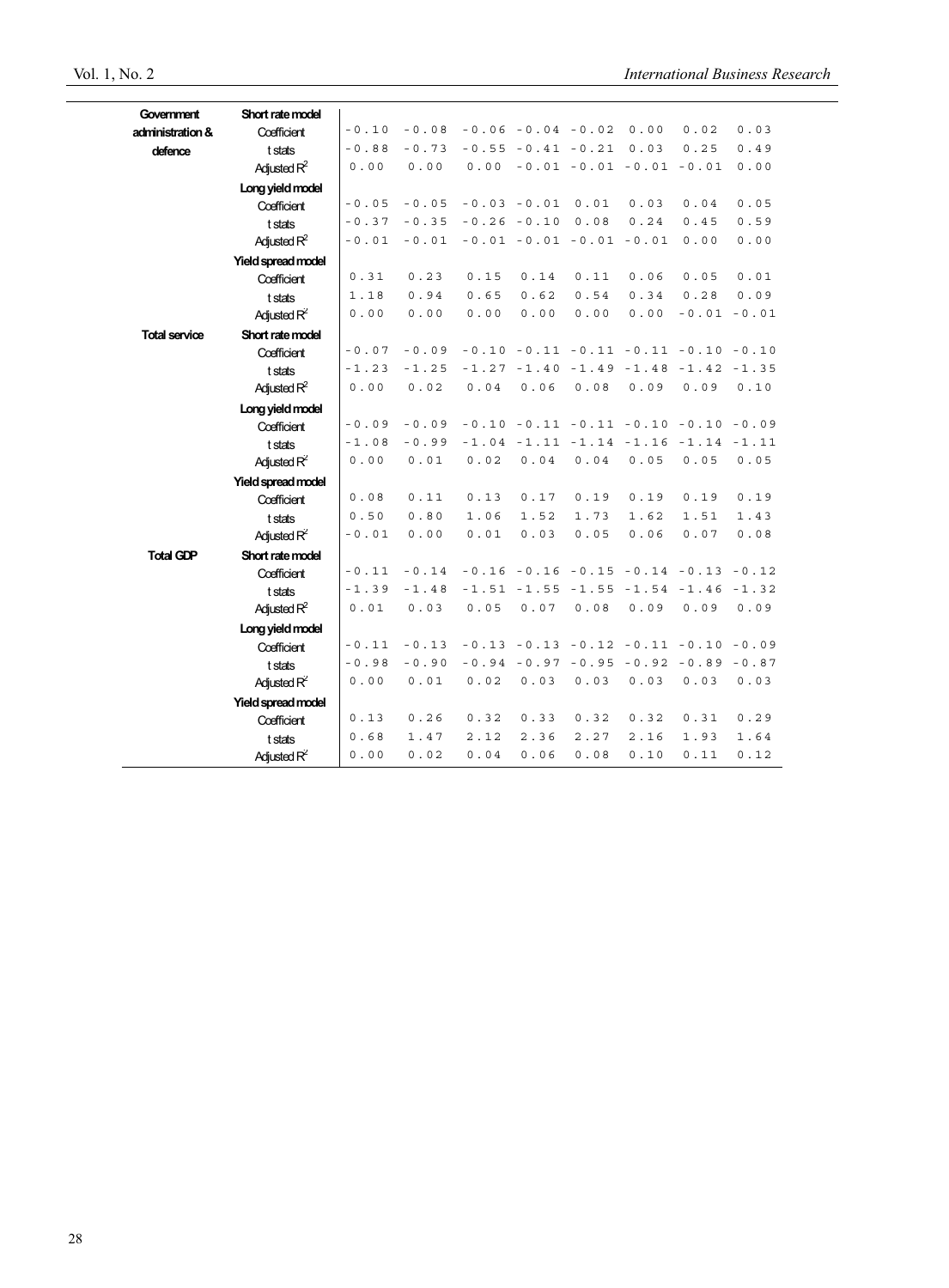**Table 3: Summary of Estimation Results for Different Industries and Total GDP Using the Sample of 1990 - 2005**

|               | Table 3: Summary of Estimation Results for Different Industries and Total GDP Using the Sample of 1990 - 2005 |           |                |           |         |                |                |           |           |
|---------------|---------------------------------------------------------------------------------------------------------------|-----------|----------------|-----------|---------|----------------|----------------|-----------|-----------|
|               |                                                                                                               | $1 - Qtr$ | $2 - Qtr$      | $3 - Qtr$ | 4 - Qtr | $5 - Qtr$      | 6 - Qtr        | $7 - Qtr$ | $8 - Qtr$ |
| Manufacturing | Short rate model                                                                                              |           |                |           |         |                |                |           |           |
|               | Coefficient                                                                                                   | $-0.69$   | $-0.65$        | $-0.61$   | $-0.58$ | $-0.52$        | $-0.46$        | $-0.39$   | $-0.33$   |
|               |                                                                                                               | $-3.64$   | $-3.70$        | $-4.08$   | $-4.85$ | $-4.63$        | $-4.04$        | $-3.28$   | $-2.86$   |
|               | t stats                                                                                                       |           |                |           |         |                |                |           |           |
|               | Adjusted $R^2$                                                                                                | 0.09      | 0.16           | 0.20      | 0.26    | 0.31           | 0.31           | 0.29      | 0.24      |
|               | Long yield model                                                                                              |           |                |           |         |                |                |           |           |
|               | Coefficient                                                                                                   | $-0.42$   | $-0.43$        | $-0.41$   | $-0.38$ | $-0.34$        | $-0.29$        | $-0.25$   | $-0.21$   |
|               | t stats                                                                                                       | $-1.92$   | $-1.97$        | $-1.81$   | $-1.65$ | $-1.42$        | $-1.20$        | $-1.05$   | $-0.98$   |
|               |                                                                                                               | 0.02      | 0.05           | 0.07      | 0.09    | 0.10           | 0.09           | 0.08      | 0.07      |
|               | Adjusted $R^2$                                                                                                |           |                |           |         |                |                |           |           |
|               | Yield spread model                                                                                            |           |                |           |         |                |                |           |           |
|               | Coefficient                                                                                                   | 1.36      | 1.22           | 1.15      | 1.14    | 1.06           | 1.01           | 0.90      | 0.78      |
|               | t stats                                                                                                       | 3.06      | 2.44           | 2.00      | 2.07    | 2.18           | 2.37           | 2.16      | 1.96      |
|               | Adjusted $R^2$                                                                                                | 0.08      | 0.12           | 0.15      | 0.21    | 0.27           | 0.31           | 0.31      | 0.27      |
|               |                                                                                                               |           |                |           |         |                |                |           |           |
| Property &    | Short rate model                                                                                              |           |                |           |         |                |                |           |           |
| business      | Coefficient                                                                                                   | $-0.68$   | $-0.63$        | $-0.56$   | $-0.56$ | $-0.52$        | $-0.47$        | $-0.39$   | $-0.29$   |
| services      | t stats                                                                                                       | $-2.15$   | $-2.68$        | $-2.44$   | $-2.91$ | $-2.68$        | $-2.44$        | $-2.11$   | $-1.69$   |
|               | Adjusted $R^2$                                                                                                | 0.05      | 0.10           | 0.11      | 0.15    | 0.19           | 0.21           | 0.18      | 0.11      |
|               |                                                                                                               |           |                |           |         |                |                |           |           |
|               | Long yield model                                                                                              | $-0.49$   | $-0.50$        | $-0.46$   | $-0.47$ | $-0.43$        | $-0.39$        | $-0.31$   | $-0.21$   |
|               | Coefficient                                                                                                   |           |                |           |         |                |                |           |           |
|               | t stats                                                                                                       | $-1.35$   | $-1.77$        | $-1.55$   | $-1.57$ | $-1.39$        | $-1.31$        | $-1.11$   | $-0.84$   |
|               | Adjusted $R^2$                                                                                                | 0.02      | 0.05           | 0.06      | 0.09    | 0.10           | 0.11           | 0.08      | 0.04      |
|               | Yield spread model                                                                                            |           |                |           |         |                |                |           |           |
|               | Coefficient                                                                                                   | 1.04      | 0.85           | 0.71      | 0.71    | 0.71           | 0.69           | 0.65      | 0.56      |
|               |                                                                                                               | 1.53      | 1.55           | 1.33      | 1.32    | 1.35           | 1.24           | 1.25      |           |
|               | t stats                                                                                                       |           |                |           |         |                |                |           | 1.24      |
|               | Adjusted $R^2$                                                                                                | $0.02$    | 0.03           | 0.03      | 0.04    | 0.06           | 0.08           | 0.09      | 0.08      |
| Onwership     | Short rate model                                                                                              |           |                |           |         |                |                |           |           |
| of Dwellings  | Coefficient                                                                                                   | $-0.13$   | $-0.13$        | $-0.13$   | $-0.13$ | $-0.12$        | $-0.11$        | $-0.10$   | $-0.10$   |
|               |                                                                                                               | $-4.15$   | $-3.53$        | $-3.59$   | $-4.08$ | $-4.48$        | $-3.97$        | $-3.22$   | $-2.91$   |
|               | t stats                                                                                                       |           |                |           |         |                |                |           |           |
|               | Adjusted $R^2$                                                                                                | 0.08      | 0.10           | 0.13      | 0.16    | 0.19           | 0.21           | 0.22      | 0.24      |
|               | Long yield model                                                                                              |           |                |           |         |                |                |           |           |
|               | Coefficient                                                                                                   | $-0.14$   | $-0.15$        | $-0.16$   | $-0.16$ | $-0.16$        | $-0.14$        | $-0.12$   | $-0.11$   |
|               | t stats                                                                                                       | $-3.71$   | $-3.33$        | $-3.53$   | $-3.86$ | $-4.20$        | $-4.15$        | $-3.41$   | $-2.68$   |
|               |                                                                                                               | 0.09      | 0.12           | 0.17      | 0.22    | 0.27           | 0.30           | 0.28      | 0.26      |
|               | Adjusted $R^2$                                                                                                |           |                |           |         |                |                |           |           |
|               | Yield spread model                                                                                            |           |                |           |         |                |                |           |           |
|               | Coefficient                                                                                                   | 0.00      | $-0.01$        | $-0.03$   | $-0.05$ | $-0.06$        | $-0.04$        | $-0.01$   | 0.03      |
|               | t stats                                                                                                       | $-0.02$   | $-0.08$        | $-0.31$   | $-0.45$ | $-0.44$        | $-0.33$        | $-0.10$   | 0.23      |
|               | Adjusted $R^2$                                                                                                | $-0.02$   | $-0.02$        | $-0.02$   | $-0.01$ | $-0.01$        | $-0.01$        | $-0.02$   | $-0.01$   |
|               |                                                                                                               |           |                |           |         |                |                |           |           |
| Primary       | Short rate model                                                                                              |           |                |           |         |                |                |           |           |
|               | Coefficient                                                                                                   | 0.33      | 0.31           | 0.26      | 0.22    | 0.18           | 0.09           | 0.05      | 0.01      |
|               | t stats                                                                                                       | 0.68      | 0.77           | 0.65      | 0.55    | 0.48           | 0.28           | 0.19      | 0.03      |
|               | Adjusted $R^2$                                                                                                | $-0.01$   | $-0.01 - 0.01$ |           |         | $-0.01 - 0.01$ | $\sim 0$ . 0 2 | $-0.02$   | $-0.02$   |
|               | Long yield model                                                                                              |           |                |           |         |                |                |           |           |
|               |                                                                                                               | 0.11      | 0.13           | 0.12      | 0.17    | 0.21           | 0.20           | 0.20      | 0.13      |
|               | Coefficient                                                                                                   |           |                |           |         |                |                |           |           |
|               | t stats                                                                                                       | 0.18      | 0.23           | 0.26      | 0.39    | 0.48           | 0.48           | 0.51      | 0.38      |
|               | Adjusted $R^2$                                                                                                | $-0.02$   | $-0.02$        | $-0.02$   | $-0.01$ | $-0.01$        | $-0.01$        | 0.00      | $-0.01$   |
|               | <b>Yield spread model</b>                                                                                     |           |                |           |         |                |                |           |           |
|               | Coefficient                                                                                                   | $-1.02$   | $-0.87$        | $-0.72$   | $-0.34$ | $-0.03$        | 0.37           | 0.56      | 0.51      |
|               |                                                                                                               | $-0.65$   | $-0.73$        | $-0.81$   | $-0.55$ | $-0.07$        | 0.79           | 1.21      | 0.98      |
|               | t stats                                                                                                       |           |                |           |         |                |                |           |           |
| Finance &     | Adjusted $R^2$                                                                                                | $-0.01$   | 0.00           | 0.00      | $-0.01$ | $-0.02$        | $-0.01$        | 0.01      | 0.01      |
| Insurance     | Short rate model                                                                                              |           |                |           |         |                |                |           |           |
|               | Coefficient                                                                                                   | $-0.69$   | $-0.70$        | $-0.72$   | $-0.75$ | $-0.76$        | $-0.75$        | $-0.72$   | $-0.66$   |
|               | t stats                                                                                                       | $-3.32$   | $-2.67$        | $-2.80$   | $-3.59$ | $-4.79$        | $-6.06$        | $-6.68$   | $-6.71$   |
|               |                                                                                                               | 0.15      | 0.22           | 0.29      | 0.36    | 0.43           | $0.49$         | 0.52      | 0.51      |
|               | Adjusted $R^2$                                                                                                |           |                |           |         |                |                |           |           |
|               | Long yield model                                                                                              |           |                |           |         |                |                |           |           |
|               | Coefficient                                                                                                   | $-0.67$   | $-0.69$        | $-0.72$   | $-0.75$ | $-0.74$        | $-0.71$        | $-0.66$   | $-0.60$   |
|               | t stats                                                                                                       | $-3.22$   | $-2.82$        | $-2.88$   | $-3.17$ | $-3.29$        | $-3.27$        | $-3.14$   | $-2.99$   |
|               | Adjusted $R^2$                                                                                                | 0.13      | 0.19           | 0.25      | 0.30    | 0.34           | 0.37           | 0.37      | 0.35      |
|               |                                                                                                               |           |                |           |         |                |                |           |           |
|               | <b>Yield spread model</b>                                                                                     |           |                |           |         |                |                |           |           |
|               | Coefficient                                                                                                   | 0.36      | 0.39           | 0.40      | 0.48    | 0.59           | 0.71           | 0.78      | 0.80      |
|               | t stats                                                                                                       | 0.97      | 1.02           | 0.96      | 1.05    | 1.24           | 1.52           | 1.77      | 1.93      |
|               | Adjusted $R^2$                                                                                                | $-0.01$   | 0.00           | 0.00      | 0.02    | $0.04$         | 0.07           | 0.11      | 0.14      |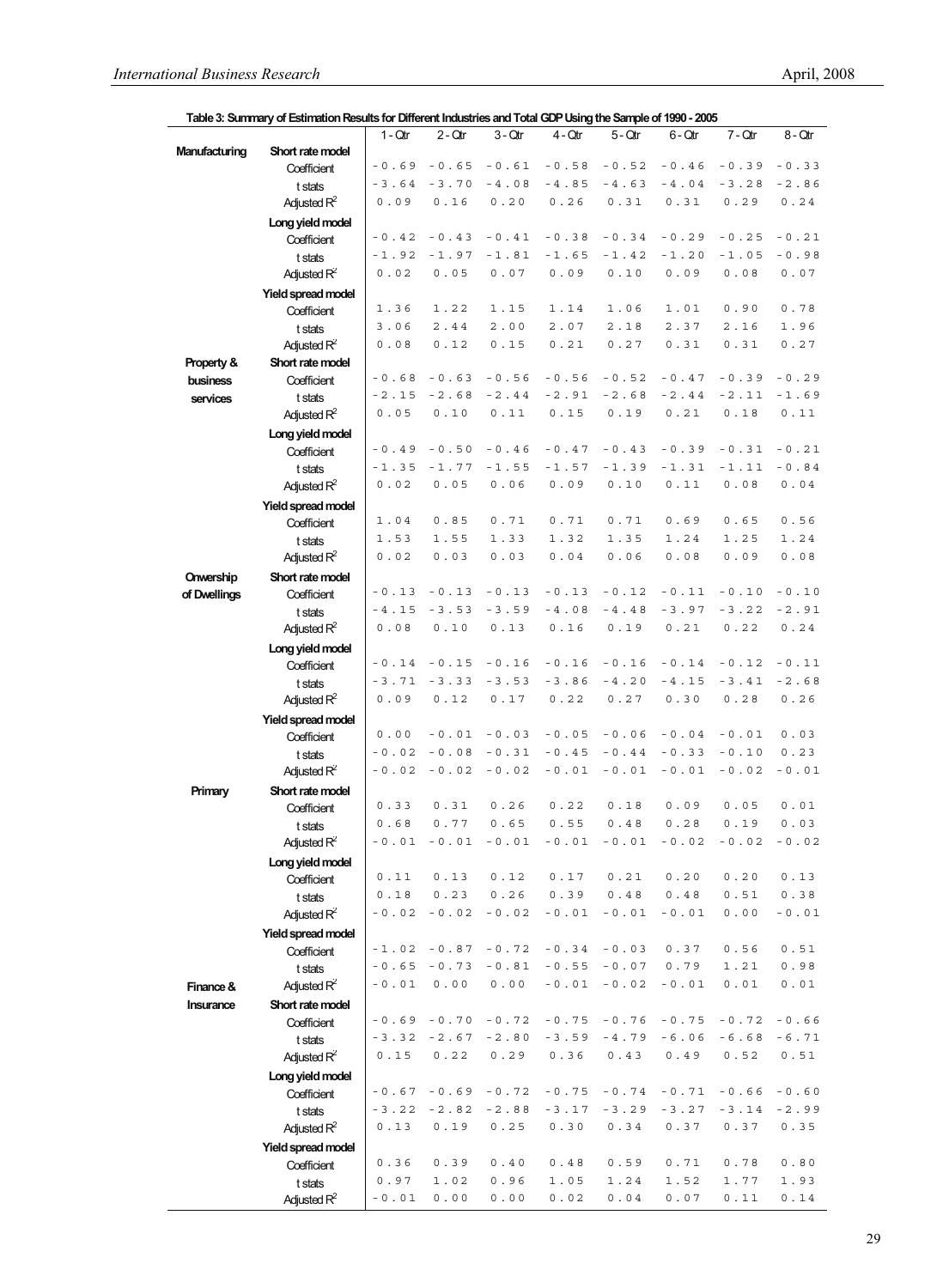$\overline{1}$ 

| <b>Retail trade</b> | Short rate model   |         |         |                 |         |         |                |                |                |
|---------------------|--------------------|---------|---------|-----------------|---------|---------|----------------|----------------|----------------|
|                     | Coefficient        | $-0.53$ | $-0.52$ | $-0.53$         | $-0.45$ | $-0.37$ | $-0.32$        | $-0.31$        | $-0.31$        |
|                     | t stats            | $-2.26$ | $-2.37$ | $-2.76$         | $-2.98$ | $-3.73$ | $-5.65$        | $-6.60$        | $-6.79$        |
|                     | Adjusted $R^2$     | 0.08    | 0.17    | 0.23            | 0.25    | 0.26    | 0.27           | 0.34           | 0.41           |
|                     |                    |         |         |                 |         |         |                |                |                |
|                     | Long yield model   |         |         |                 |         |         |                |                |                |
|                     | Coefficient        | $-0.48$ | $-0.48$ | $-0.49$         | $-0.44$ | $-0.39$ | $-0.34$        | $-0.32$        | $-0.30$        |
|                     | t stats            | $-1.83$ | $-1.82$ | $-2.02$         | $-2.35$ | $-2.90$ | $-3.43$        | $-3.22$        | $-2.83$        |
|                     | Adjusted $R^2$     | 0.05    | 0.12    | 0.17            | 0.21    | 0.24    | 0.26           | 0.29           | 0.31           |
|                     | Yield spread model |         |         |                 |         |         |                |                |                |
|                     | Coefficient        | 0.40    | 0.43    | 0.45            | 0.32    | 0.19    | 0.15           | 0.21           | 0.30           |
|                     |                    | 1.03    | 0.91    | 0.84            | $0.64$  | 0.46    | 0.45           | 0.73           | 1.16           |
|                     | t stats            |         |         |                 |         |         |                |                |                |
|                     | Adjusted $R^2$     | 0.00    | 0.01    | 0.02            | 0.01    | 0.00    | $-0.01$        | 0.02           | 0.06           |
| Construction        | Short rate model   |         |         |                 |         |         |                |                |                |
|                     | Coefficient        | $-2.17$ | $-1.93$ | $-1.92$         | $-1.81$ | $-1.63$ | $-1.40$        | $-1.15$        | $-0.97$        |
|                     | t stats            | $-2.96$ | $-3.23$ | $-4.48$         | $-5.74$ | $-5.31$ | $-4.34$        | $-3.50$        | $-3.03$        |
|                     | Adjusted $R^2$     | 0.13    | 0.16    | 0.24            | 0.28    | 0.29    | 0.26           | 0.21           | 0.19           |
|                     | Long yield model   |         |         |                 |         |         |                |                |                |
|                     | Coefficient        | $-1.69$ | $-1.62$ | $-1.71$         | $-1.68$ | $-1.55$ | $-1.37$        | $-1.13$        | $-0.95$        |
|                     |                    | $-2.52$ | $-2.87$ | $-3.48$         | $-3.60$ | $-3.25$ | $-2.75$        | $-2.21$        | $-1.83$        |
|                     | t stats            |         |         |                 |         |         |                |                |                |
|                     | Adjusted $R^2$     | 0.06    | 0.09    | 0.16            | 0.20    | 0.22    | 0.21           | 0.17           | 0.14           |
|                     | Yield spread model |         |         |                 |         |         |                |                |                |
|                     | Coefficient        | 2.83    | 2.21    | 1.94            | 1.67    | 1.42    | 1.15           | 0.98           | 0.93           |
|                     | t stats            | 1.98    | 1.74    | 1.69            | 1.55    | 1.26    | 0.96           | 0.84           | 0.83           |
|                     | Adjusted $R^2$     | 0.04    | 0.03    | 0.04            | 0.04    | 0.03    | 0.02           | 0.02           | 0.02           |
| Health &            | Short rate model   |         |         |                 |         |         |                |                |                |
|                     | Coefficient        | 0.01    | $-0.04$ | $-0.06$         | $-0.10$ | $-0.14$ | $-0.18$        | $-0.23$        | $-0.25$        |
| community           |                    | 0.06    | $-0.31$ | $-0.42$         | $-0.68$ | $-1.11$ | $-1.91$        | $-4.03$        | $-5.90$        |
| service             | t stats            |         |         |                 |         |         |                |                |                |
|                     | Adjusted $R^2$     | $-0.02$ | $-0.02$ | $-0.01$         | 0.00    | 0.03    | 0.08           | 0.19           | 0.24           |
|                     | Long yield model   |         |         |                 |         |         |                |                |                |
|                     | Coefficient        | $-0.02$ | $-0.07$ | $-0.12$         | $-0.16$ | $-0.18$ | $-0.20$        | $-0.24$        | $-0.25$        |
|                     | t stats            | $-0.10$ | $-0.42$ | $-0.74$         | $-1.04$ | $-1.35$ | $-1.78$        | $-2.63$        | $-3.58$        |
|                     | Adjusted $R^2$     | $-0.02$ | $-0.01$ | $-0.01$         | 0.02    | 0.04    | 0.08           | 0.16           | 0.20           |
|                     | Yield spread model |         |         |                 |         |         |                |                |                |
|                     | Coefficient        | $-0.14$ | $-0.08$ | $-0.22$         | $-0.19$ | $-0.07$ | 0.07           | 0.16           | 0.19           |
|                     |                    | $-0.23$ | $-0.20$ | $-0.68$         | $-0.80$ | $-0.34$ | 0.34           | 0.70           | 0.87           |
|                     | t stats            |         |         |                 |         |         |                |                |                |
|                     | Adjusted $R^2$     | $-0.02$ | $-0.02$ | $-0.01$         | $-0.01$ | $-0.02$ | $-0.01$        | 0.00           | 0.01           |
| <b>Wholesale</b>    | Short rate model   |         |         |                 |         |         |                |                |                |
| trade               | Coefficient        | $-1.52$ | $-1.39$ | $-1.29$         | $-1.13$ | $-0.97$ | $-0.88$        | $-0.78$        | $-0.70$        |
|                     | t stats            | $-5.89$ | $-5.67$ | $-5.10$         | $-4.47$ | $-4.45$ | $-4.48$        | $-4.02$        | $-3.58$        |
|                     | Adjusted $R^2$     | $0.21$  | 0.34    | $0\,$ . 4 $2\,$ | 0.38    | $0.38$  | $0.39$         | $0\,$ . $3\,5$ | $0\,$ . $3\,4$ |
|                     | Long yield model   |         |         |                 |         |         |                |                |                |
|                     | Coefficient        | $-1.09$ | $-0.96$ | $-0.90$         | $-0.80$ | $-0.67$ | $-0.57$        | $-0.48$        | $-0.40$        |
|                     | tstats             | $-2.60$ | $-2.13$ | $-1.95$         | $-1.80$ | $-1.65$ | $-1.48\,$      | $-1.26$        | $-1.05$        |
|                     | Adjusted $R^2$     | 0.09    | 0.14    | 0.17            | 0.16    | 0.14    | 0.12           | 0.10           | 0.08           |
|                     |                    |         |         |                 |         |         |                |                |                |
|                     | Yield spread model |         |         |                 |         |         |                |                |                |
|                     | Coefficient        | 2.38    | 2.38    | 2.31            | 2.05    | 1.91    | 1.94           | 1.82           | 1.79           |
|                     | tstats             | 3.12    | 2.90    | 2.69            | 2.61    | 2.85    | 3.44           | 3.86           | 4.37           |
|                     | Adjusted $R^2$     | 0.11    | 0.22    | 0.29            | 0.26    | 0.30    | 0.39           | 0.40           | 0.47           |
| Education           | Short rate model   |         |         |                 |         |         |                |                |                |
|                     | Coefficient        | $-0.19$ | $-0.14$ | $-0.10$         | $-0.07$ | 0.00    | 0.09           | 0.16           | 0.21           |
|                     | tstats             | $-1.18$ | $-0.82$ | $-0.53$         | $-0.34$ | $-0.01$ | $0\,$ . $4\,7$ | 1.02           | $1.57$         |
|                     | Adjusted $R^2$     | 0.01    | 0.00    | $-0.01$         | $-0.01$ | $-0.02$ | 0.00           | 0.07           | 0.17           |
|                     |                    |         |         |                 |         |         |                |                |                |
|                     | Long yield model   |         |         |                 |         |         |                |                |                |
|                     | Coefficient        | $-0.02$ | 0.01    | 0.03            | 0.05    | 0.10    | 0.17           | 0.22           | 0.26           |
|                     | tstats             | $-0.09$ | 0.03    | 0.13            | 0.19    | $0.44$  | 0.89           | 1.53           | 2.39           |
|                     | Adjusted $R^2$     | $-0.02$ | $-0.02$ | $-0.02$         | $-0.01$ | 0.00    | 0.04           | 0.11           | 0.22           |
|                     | Yield spread model |         |         |                 |         |         |                |                |                |
|                     | Coefficient        | 0.76    | 0.67    | 0.60            | 0.52    | 0.41    | 0.25           | 0.10           | 0.03           |
|                     | t stats            | 1.88    | 1.51    | 1.40            | 1.34    | $1.26$  | 1.03           | 0.64           | $0.22$         |
|                     | Adjusted $R^2$     | 0.06    | 0.07    | 0.07            | 0.07    | 0.05    | 0.01           | $-0.01$        | $-0.02$        |
|                     |                    |         |         |                 |         |         |                |                |                |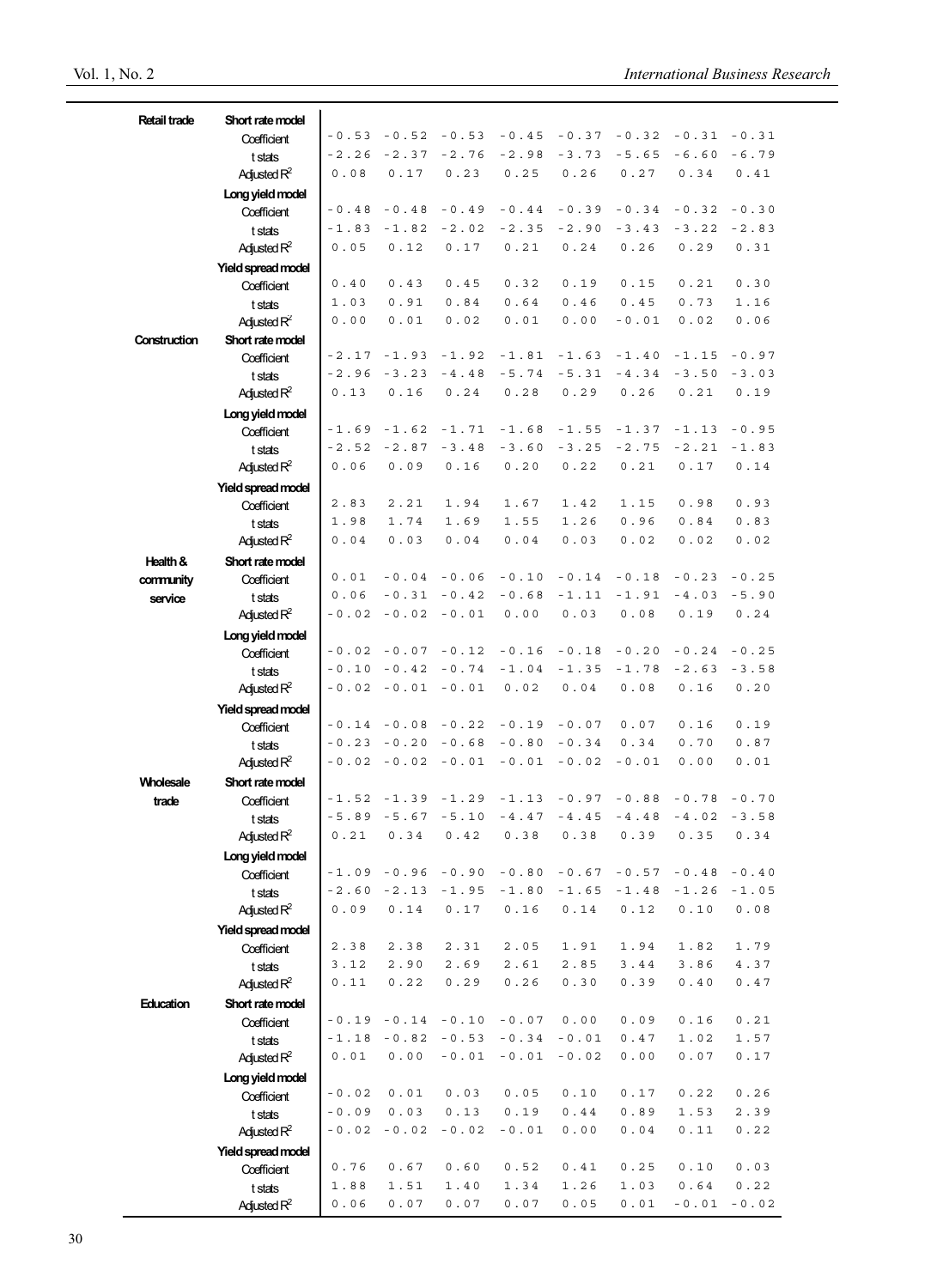| Government           | Short rate model   |         |         |         |         |         |         |         |         |
|----------------------|--------------------|---------|---------|---------|---------|---------|---------|---------|---------|
| administration       | Coefficient        | $-0.08$ | $-0.08$ | $-0.03$ | 0.00    | 0.02    | 0.05    | 0.05    | 0.03    |
| & defence            | t stats            | $-0.53$ | $-0.59$ | $-0.26$ | 0.04    | 0.25    | 0.97    | 1.35    | 1.16    |
|                      | Adjusted $R^2$     | $-0.01$ | $-0.01$ | $-0.02$ | $-0.02$ | $-0.02$ | $-0.01$ | $-0.01$ | $-0.01$ |
|                      | Long yield model   |         |         |         |         |         |         |         |         |
|                      | Coefficient        | $-0.10$ | $-0.14$ | $-0.13$ | $-0.09$ | $-0.06$ | $-0.02$ | 0.01    | 0.01    |
|                      | t stats            | $-0.41$ | $-0.80$ | $-0.75$ | $-0.58$ | $-0.46$ | $-0.16$ | 0.12    | 0.07    |
|                      | Adjusted $R^2$     | $-0.01$ | $-0.01$ | 0.00    | $-0.01$ | $-0.01$ | $-0.02$ | $-0.02$ | $-0.02$ |
|                      | Yield spread model |         |         |         |         |         |         |         |         |
|                      | Coefficient        | $-0.03$ | $-0.21$ | $-0.37$ | $-0.37$ | $-0.32$ | $-0.30$ | $-0.18$ | $-0.13$ |
|                      | t stats            | $-0.04$ | $-0.40$ | $-0.91$ | $-0.98$ | $-0.98$ | $-0.98$ | $-0.65$ | $-0.52$ |
|                      | Adjusted $R^2$     | $-0.02$ | $-0.01$ | 0.01    | 0.02    | 0.03    | 0.04    | 0.01    | 0.00    |
| <b>Total service</b> | Short rate model   |         |         |         |         |         |         |         |         |
|                      | Coefficient        | $-0.43$ | $-0.42$ | $-0.40$ | $-0.37$ | $-0.34$ | $-0.31$ | $-0.28$ | $-0.25$ |
|                      | t stats            | $-6.47$ | $-8.26$ | $-7.70$ | $-6.73$ | $-5.59$ | $-4.95$ | $-4.38$ | $-3.93$ |
|                      | Adjusted $R^2$     | 0.25    | 0.38    | 0.44    | 0.47    | 0.49    | 0.49    | 0.48    | 0.45    |
|                      | Long yield model   |         |         |         |         |         |         |         |         |
|                      | Coefficient        | $-0.31$ | $-0.31$ | $-0.31$ | $-0.30$ | $-0.27$ | $-0.24$ | $-0.21$ | $-0.18$ |
|                      | t stats            | $-2.90$ | $-2.75$ | $-2.58$ | $-2.42$ | $-2.13$ | $-1.89$ | $-1.63$ | $-1.42$ |
|                      | Adjusted $R^2$     | 0.11    | 0.18    | 0.22    | 0.25    | 0.26    | 0.24    | 0.21    | 0.18    |
|                      | Yield spread model |         |         |         |         |         |         |         |         |
|                      | Coefficient        | 0.66    | 0.64    | 0.59    | 0.54    | 0.51    | 0.51    | 0.51    | 0.50    |
|                      | t stats            | 2.61    | 3.08    | 2.72    | 2.31    | 2.26    | 2.35    | $2.54$  | 2.78    |
|                      | Adjusted $R^2$     | 0.13    | 0.19    | 0.20    | 0.20    | 0.23    | 0.27    | 0.31    | 0.37    |
| <b>Total GDP</b>     | Short rate model   |         |         |         |         |         |         |         |         |
|                      | Coefficient        | $-0.53$ | $-0.50$ | $-0.48$ | $-0.46$ | $-0.41$ | $-0.37$ | $-0.33$ | $-0.29$ |
|                      | tstats             | $-5.61$ | $-5.41$ | $-5.97$ | $-5.99$ | $-5.02$ | $-4.39$ | $-3.90$ | $-3.65$ |
|                      | Adjusted $R^2$     | 0.23    | 0.31    | 0.40    | $0.47$  | 0.49    | 0.49    | 0.46    | 0.44    |
|                      | Long yield model   |         |         |         |         |         |         |         |         |
|                      | Coefficient        | $-0.40$ | $-0.39$ | $-0.39$ | $-0.37$ | $-0.33$ | $-0.29$ | $-0.24$ | $-0.21$ |
|                      | t stats            | $-3.07$ | $-2.81$ | $-2.64$ | $-2.34$ | $-1.99$ | $-1.72$ | $-1.49$ | $-1.36$ |
|                      | Adjusted $R^2$     | 0.11    | 0.16    | 0.22    | 0.26    | 0.26    | 0.24    | 0.20    | 0.17    |
|                      | Yield spread model |         |         |         |         |         |         |         |         |
|                      | Coefficient        | 0.74    | 0.69    | 0.64    | 0.63    | 0.62    | 0.63    | 0.62    | 0.59    |
|                      | t stats            | $2.48$  | 2.32    | 2.14    | 2.13    | 2.15    | 2.24    | 2.38    | 2.52    |
|                      | Adjusted $R^2$     | 0.09    | 0.12    | 0.14    | 0.18    | 0.22    | 0.28    | 0.33    | 0.36    |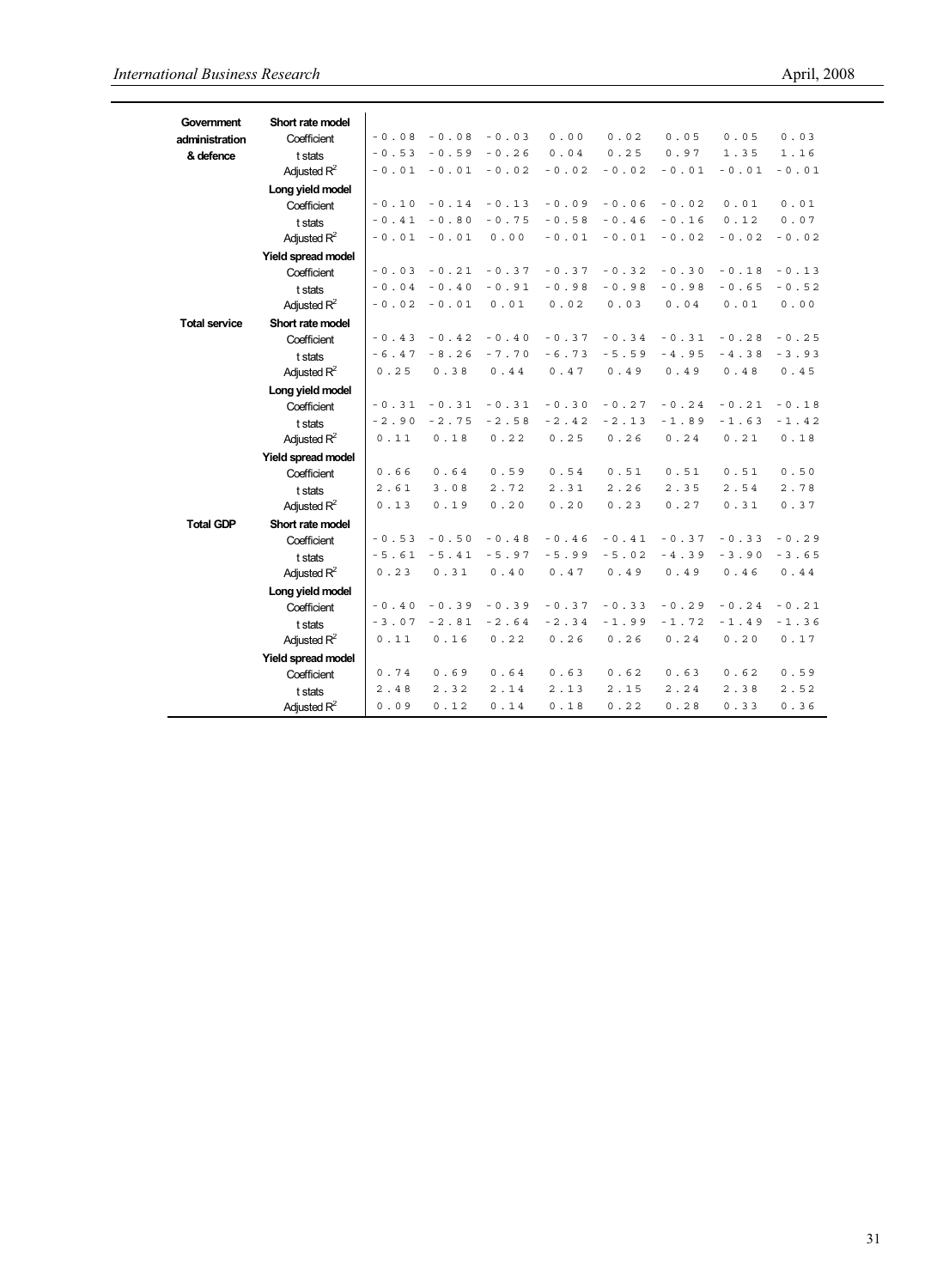|                      | Table 4: Results for the Model Including both Short Rate and Yield Spread Using Sample 1990 - 2005 |            |           |           |                                            |           |           |           |                  |
|----------------------|----------------------------------------------------------------------------------------------------|------------|-----------|-----------|--------------------------------------------|-----------|-----------|-----------|------------------|
|                      |                                                                                                    | $1 - Q$ tr | $2 - Qtr$ | $3 - Qtr$ | $4 - Qtr$                                  | $5 - Qtr$ | $6 - Qtr$ | $7 - Qtr$ | 8 - Qtr          |
| Manufacturing        |                                                                                                    |            |           |           |                                            |           |           |           |                  |
|                      | Short rate                                                                                         | $-0.53$    | $-0.51$   | $-0.48$   | $-0.44$                                    | $-0.39$   | $-0.32\,$ | $-0.27$   | $-0.23$          |
|                      | t stats                                                                                            | $-2.36$    | $-2.35$   | $-2.54$   | $-3.10$                                    | $-3.28$   | $-2.85$   | $-2.32$   | $-1.97$          |
|                      | Yield spread                                                                                       | 0.98       | 0.84      | 0.78      | 0.78                                       | $0.74$    | 0.73      | 0.65      | 0.57             |
|                      | t stats                                                                                            | 2.03       | 1.59      | 1.31      | 1.46                                       | 1.62      | 1.85      | 1.71      | 1.56             |
|                      | Ajusted $R^2$                                                                                      | 0.12       | 0.20      | 0.25      | 0.34                                       | 0.41      | 0.44      | 0.43      | 0.36             |
|                      |                                                                                                    |            |           |           |                                            |           |           |           |                  |
| Property &           |                                                                                                    | $-0.58$    |           | $-0.50$   | $-0.51$                                    |           |           | $-0.33$   | $-0.22$          |
| business             | Short rate                                                                                         |            | $-0.56$   |           |                                            | $-0.46$   | $-0.41$   |           |                  |
| services             | t stats                                                                                            | $-1.64$    | $-2.09$   | $-1.90$   | $-2.18$                                    | $-2.04$   | $-1.91$   | $-1.59$   | $-1.14$          |
|                      | Yield spread                                                                                       | 0.63       | 0.43      | 0.32      | 0.30                                       | 0.32      | 0.33      | 0.36      | 0.35             |
|                      | t stats                                                                                            | 0.87       | 0.74      | 0.57      | 0.59                                       | 0.72      | 0.74      | 0.79      | 0.82             |
|                      | Ajusted $R^2$                                                                                      | 0.05       | 0.10      | 0.10      | 0.15                                       | 0.19      | 0.21      | 0.19      | 0.13             |
| Onwership            |                                                                                                    |            |           |           |                                            |           |           |           |                  |
| of Dwellings         | Short rate                                                                                         | $-0.14$    | $-0.15$   | $-0.16$   | $-0.16$                                    | $-0.16$   | $-0.14$   | $-0.12$   | $-0.11$          |
|                      | t stats                                                                                            | $-3.96$    | $-3.48$   | $-3.66$   | $-4.02$                                    | $-4.23$   | $-3.98$   | $-3.41$   | $-2.99$          |
|                      |                                                                                                    | $-0.10$    | $-0.12$   | $-0.16$   | $-0.18$                                    | $-0.19$   | $-0.17$   | $-0.12$   | $-$ 0 . 0 7 $\,$ |
|                      | Yield spread                                                                                       | $-1.19$    | $-1.25$   | $-1.71$   | $-1.98$                                    | $-2.01$   | $-1.93$   | $-1.70$   | $-1.28$          |
|                      | t stats                                                                                            |            |           |           |                                            |           |           |           |                  |
|                      | Ajusted $R^2$                                                                                      | 0.07       | 0.11      | 0.15      | 0.21                                       | 0.26      | 0.29      | 0.27      | 0.25             |
| Primary              |                                                                                                    |            |           |           |                                            |           |           |           |                  |
|                      | Short rate                                                                                         | 0.19       | 0.18      | 0.16      | 0.19                                       | 0.21      | 0.19      | 0.18      | 0.12             |
|                      | t stats                                                                                            | 0.32       | 0.36      | 0.34      | 0.41                                       | 0.48      | 0.48      | 0.53      | 0.40             |
|                      | Yield spread                                                                                       | $-0.89$    | $-0.74$   | $-0.59$   | $-0.19$                                    | 0.14      | 0.54      | 0.72      | 0.62             |
|                      | t stats                                                                                            | $-0.50$    | $-0.52$   | $-0.56$   | $-0.25$                                    | 0.21      | 0.81      | 1.07      | 0.84             |
|                      | Ajusted $R^2$                                                                                      | $-0.02$    | $-0.02$   | $-0.02$   | $-0.03$                                    | $-0.03$   | $-0.02$   | 0.00      | 0.00             |
| Finance &            |                                                                                                    |            |           |           |                                            |           |           |           |                  |
|                      |                                                                                                    | $-0.71$    | $-0.72$   | $-0.75$   | $-0.78$                                    | $-0.77$   | $-0.74$   | $-0.69$   | $-0.62$          |
| Insurance            | Short rate                                                                                         | $-3.25$    | $-2.74$   | $-2.89$   | $-3.48$                                    | $-4.15$   | $-4.72$   | $-4.97$   | $-4.92$          |
|                      | t stats                                                                                            |            |           |           |                                            |           |           |           |                  |
|                      | Yield spread                                                                                       | $-0.15$    | $-0.16$   | $-0.19$   | $-0.15$                                    | $-0.05$   | 0.06      | 0.17      | 0.23             |
|                      | t stats                                                                                            | $-0.35$    | $-0.34$   | $-0.41$   | $-0.34$                                    | $-0.14$   | 0.19      | 0.69      | 1.12             |
|                      | Ajusted $R^2$                                                                                      | 0.14       | 0.21      | 0.28      | 0.35                                       | 0.42      | 0.48      | 0.52      | 0.51             |
| <b>Retail trade</b>  |                                                                                                    |            |           |           |                                            |           |           |           |                  |
|                      | Short rate                                                                                         | $-0.52$    | $-0.51$   | $-0.52$   | $-0.46$                                    | $-0.40$   | $-0.35$   | $-0.33$   | $-0.30$          |
|                      | t stats                                                                                            | $-2.04$    | $-2.19$   | $-2.59$   | $-2.87$                                    | $-3.43$   | $-4.17$   | $-4.39$   | $-4.31$          |
|                      | Yield spread                                                                                       | 0.02       | 0.05      | 0.04      | $-0.05$                                    | $-0.15$   | $-0.15$   | $-0.08$   | 0.02             |
|                      | t stats                                                                                            | 0.06       | 0.11      | 0.10      | $-0.14$                                    | $-0.48$   | $-0.60$   | $-0.33$   | 0.08             |
|                      | Ajusted $R^2$                                                                                      | 0.06       | 0.15      | 0.22      | 0.24                                       | 0.25      | 0.27      | 0.33      | 0.40             |
|                      |                                                                                                    |            |           |           |                                            |           |           |           |                  |
| Construction         |                                                                                                    |            |           |           |                                            |           |           |           |                  |
|                      | Short rate                                                                                         | $-1.93$    | $-1.78$   | $-1.83$   | $-1.77$                                    | $-1.62$   | $-1.41$   | $-1.17$   | $-0.97$          |
|                      | t stats                                                                                            | $-2.48$    |           |           | $-2.81 - 4.04 - 4.86 - 4.42 - 3.57 - 2.78$ |           |           |           | $-2.25$          |
|                      | Yield spread                                                                                       | 1.45       | 0.88      | 0.49      | 0.24                                       | 0.06      | $-0.08$   | $-0.06$   | 0.04             |
|                      | t stats                                                                                            | 0.95       | 0.66      | 0.51      | 0.35                                       | 0.09      | $-0.11$   | $-0.07$   | 0.04             |
|                      | Ajusted $R^2$                                                                                      | 0.12       | 0.15      | 0.23      | 0.27                                       | 0.28      | 0.25      | 0.20      | 0.17             |
| <b>Wholesale</b>     |                                                                                                    |            |           |           |                                            |           |           |           |                  |
| trade                | Short rate                                                                                         | -1.28      | $-1.13$   | $-1.03$   | $-0.90$                                    | $-0.75$   | $-0.63$   | $-0.53$   | $-0.44$          |
|                      | t stats                                                                                            | $-4.41$    | $-5.25$   | $-5.25$   | $-4.77$                                    | $-4.95$   | $-5.45$   | $-4.74$   | $-3.69$          |
|                      |                                                                                                    | 1.46       | 1.53      | 1.49      | 1.32                                       | 1.28      | 1.39      | 1.35      | 1.39             |
|                      | Yield spread                                                                                       |            |           |           |                                            |           |           |           |                  |
|                      | t stats                                                                                            | 2.13       | $2.70$    | $2.80$    | 2.99                                       | 3.66      | 5.18      | $6.01$    | 6.92             |
|                      | Ajusted $R^2$                                                                                      | 0.24       | 0.42      | 0.52      | 0.47                                       | 0.49      | 0.55      | 0.54      | 0.58             |
| <b>Total service</b> |                                                                                                    |            |           |           |                                            |           |           |           |                  |
|                      | Short rate                                                                                         | - 0 . 3 7  | $-0.36$   | $-0.35$   | $-0.33$                                    | $-0.29$   | $-0.26$   | $-0.23$   | $-0.19$          |
|                      | t stats                                                                                            | $-4.61$    | $-5.74$   | $-5.69$   | $-5.49$                                    | $-4.85$   | $-4.50$   | $-4.09$   | $-3.66$          |
|                      | Yield spread                                                                                       | 0.39       | 0.38      | 0.32      | 0.27                                       | 0.27      | 0.28      | 0.31      | 0.33             |
|                      | t stats                                                                                            | 1.57       | 2.30      | 2.26      | 2.13                                       | 2.44      | 2.90      | 3.37      | 3.99             |
|                      | Ajusted $R^2$                                                                                      | 0.29       | 0.43      | 0.48      | 0.51                                       | 0.54      | 0.56      | 0.57      | 0.58             |
|                      |                                                                                                    |            |           |           |                                            |           |           |           |                  |
| <b>Total GDP</b>     |                                                                                                    |            |           |           |                                            |           |           |           |                  |
|                      | Short rate                                                                                         | -0.46      | $-0.44$   | $-0.43$   | $-0.40$                                    | $-0.36$   | $-0.31$   | $-0.26$   | $-0.22$          |
|                      | t stats                                                                                            | $-3.92$    | $-3.84$   | $-4.48$   | $-4.97$                                    | $-4.58$   | $-4.30$   | $-3.88$   | $-3.62$          |
|                      | Yield spread                                                                                       | 0.41       | 0.36      | 0.31      | 0.30                                       | 0.32      | 0.36      | 0.39      | 0.39             |
|                      | t stats                                                                                            | 1.36       | 1.31      | 1.39      | 1.85                                       | 2.48      | 3.09      | 3.43      | 3.82             |
|                      | Ajusted $R^2$                                                                                      | 0.25       | 0.33      | 0.42      | 0.50                                       | 0.54      | 0.57      | 0.57      | 0.57             |